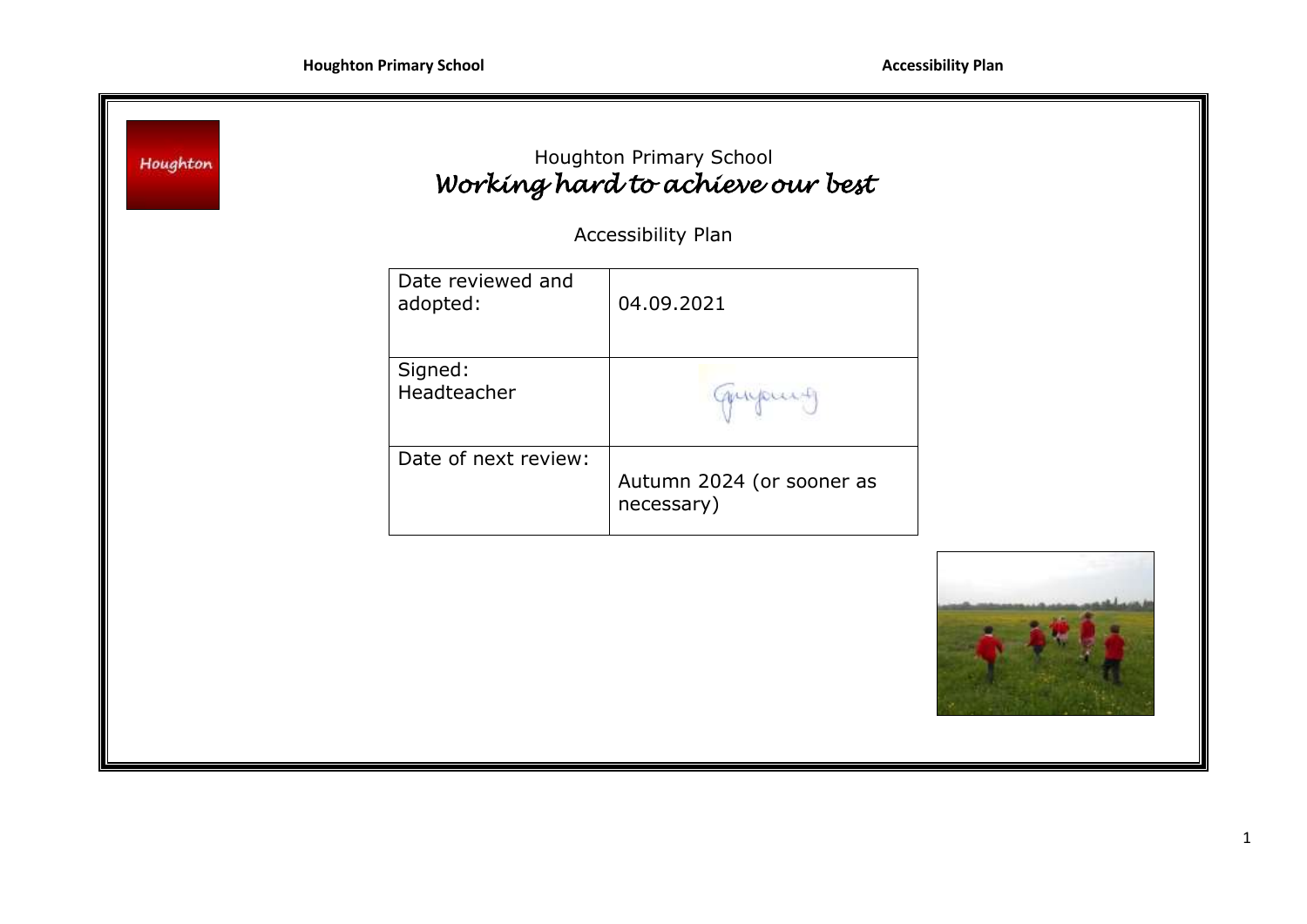### **Purpose of the Plan**

The purpose of this plan is to show how Houghton Primary School intends, over time, to increase the accessibility of our school for disabled pupils. Houghton Primary School is committed to providing an environment that enables full curriculum access that values and includes all pupils, staff, parents and visitors regardless of their education, physical, sensory, social, spiritual, emotional and cultural needs.

# **Definition of Disability**

According to the Equality Act 2010, a person has a disability if:

- They have a physical or mental impairment.
- The impairment has a substantial and long-term adverse effect on his or her ability to carry out normal day-to-day activities.

### **Legal Background**

Under the Equality Act 2010 all schools must have an Accessibility Plan. The Equality Act 2010 replaced all existing equality legislation including the DDA. The effect of the laws is the same as in the past, meaning that 'Schools cannot lawfully discriminate against pupils because of sex, race, disability, religion or belief and sexual orientation'.

This plan has been drawn up based upon information supplied by the Local Authority, and in conjunction with the school community and will advise other school planning documents.

This Accessibility Plan sets out the proposals of our school to increase access to education for disabled pupils in the three areas required by the planning duties in the DDA:

- a) Increasing the extent to which disabled pupils can participate in the school curriculum; which includes teaching and learning and the wider curriculum of the school, such as participation in after school clubs, leisure and cultural activities or school visits;
- b) Improving the environment of the school to increase the extent to which disabled pupils can take advantage of education and associated services;

c) Improving the delivery to disabled pupils of information, which is provided in writing for pupils who are not disabled.

### **Documents and policies**

The Accessibility Plan should be read in conjunction with the following school policies, strategies and documents:

- School mission and values
- Curriculum policy
- Equality Policy and Objectives
- Health and Safety Policy
- Special Educational Needs Policy
- Behaviour Policy
- School Development plan
- Asset Management Plan
- School Prospectus

# **Training**

Whole school training will recognise the need to continue raising awareness for staff and governors on equality issues with reference to the Equality Act 2010.

# **Plan Availability:**

The school makes the Accessibility Plan available in the following ways:

- A copy is posted on the school's website
- Paper copies are available from the front office

# **Review and Evaluation:**

It is a requirement that our accessibility plan is resourced, implemented, reviewed and revised as necessary and reported on annually. Below is a set of action plans showing how Houghton Primary School will address the priorities identified in the plan.

# September 2021

The plan is valid for 3 years, but it will be reviewed annually.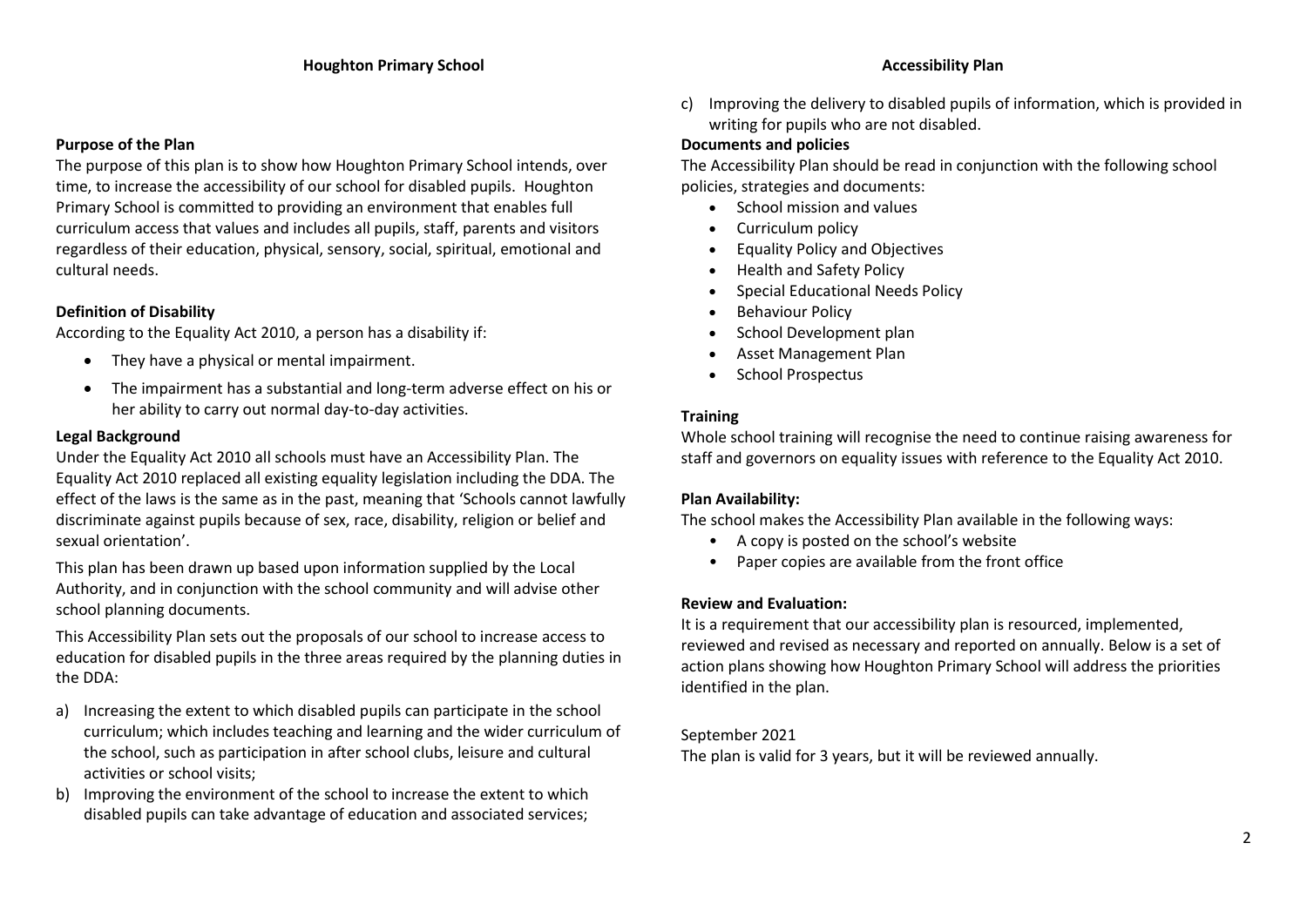# **Section 2: Aims and objectives**

Our aims are to:

- Increase access to the curriculum for pupils with a disability
- Improve and maintain access to the physical environment
- Improve the delivery of written information to pupils

The table below sets out how the school will achieve these aims.

|               | <b>Current good practice</b>                                 | <b>Objectives</b>             | <b>Actions to be taken</b> |                |          |               |
|---------------|--------------------------------------------------------------|-------------------------------|----------------------------|----------------|----------|---------------|
|               | Include established practice and practice under              | State short, medium and       |                            | Person         | Date to  | <b>Review</b> |
| Aims          | development                                                  | long-term objectives          |                            | respon-        | complete | Dated         |
|               |                                                              |                               |                            | sible          | actions  |               |
|               |                                                              |                               |                            |                | by       |               |
|               | SENDCo is experienced and qualified. The<br>$\bullet$        | In order to increase access   | We will take the following |                |          |               |
| Increase      | leadership of SEND education is good.                        | to the curriculum for pupils  | actions to strengthen our  |                |          |               |
| access to the | Staff training is planned according to needs of<br>$\bullet$ | with disability we will build | practice and develop       |                |          |               |
| curriculum    | children on SEND register. This includes                     | on our strengths and          | training, communication    |                |          |               |
| for pupils    | specialised training where necessary e.g.                    | develop training,             | and resources;             |                |          |               |
| with a        | Makaton, physical handling, intimate care, etc.              | communication and             |                            |                |          |               |
| disability    | Performance management also informs<br>$\bullet$             | resources.                    | <b>TRAINING</b>            |                |          |               |
|               | training plan.                                               |                               | Long term:                 |                |          |               |
|               | School builds and maintains good relationships<br>$\bullet$  | <b>TRAINING</b>               | Develop professional       | SENDCO/        |          |               |
|               | with parents of children with SEND. Parents                  | Long term                     | development policy and     | HEAD-          | January  |               |
|               | are included in the process of Assess, Plan, Do,             | To ensure that training       | practice relating to SEND  | <b>TEACHER</b> | 2022     |               |
|               | Review through their involvement in creating                 | continues to be               |                            |                |          |               |
|               | Pupil Individual Plans (PIPs) for their child.               | prioritised, reflecting the   | Medium term;               |                |          |               |
|               | Staff are given dedicated time to review<br>$\bullet$        | changing needs of             | Develop provision          |                |          |               |
|               | progress of targets on PIPs.                                 | children with complex         | mapping for SEND           |                |          |               |
|               | SENDCo provides support and advice for staff.<br>$\bullet$   | needs.                        | children to include        |                |          |               |
|               | School builds and maintains good professional<br>$\bullet$   | <b>Medium term</b>            | professional               | SENDCO         | January  |               |
|               | relationship with outside professionals.                     | To ensure that ALL staff      | development                |                | 2022     |               |
|               |                                                              | access key areas of           | programme                  |                |          |               |
|               |                                                              | specialised training e.g.     |                            |                |          |               |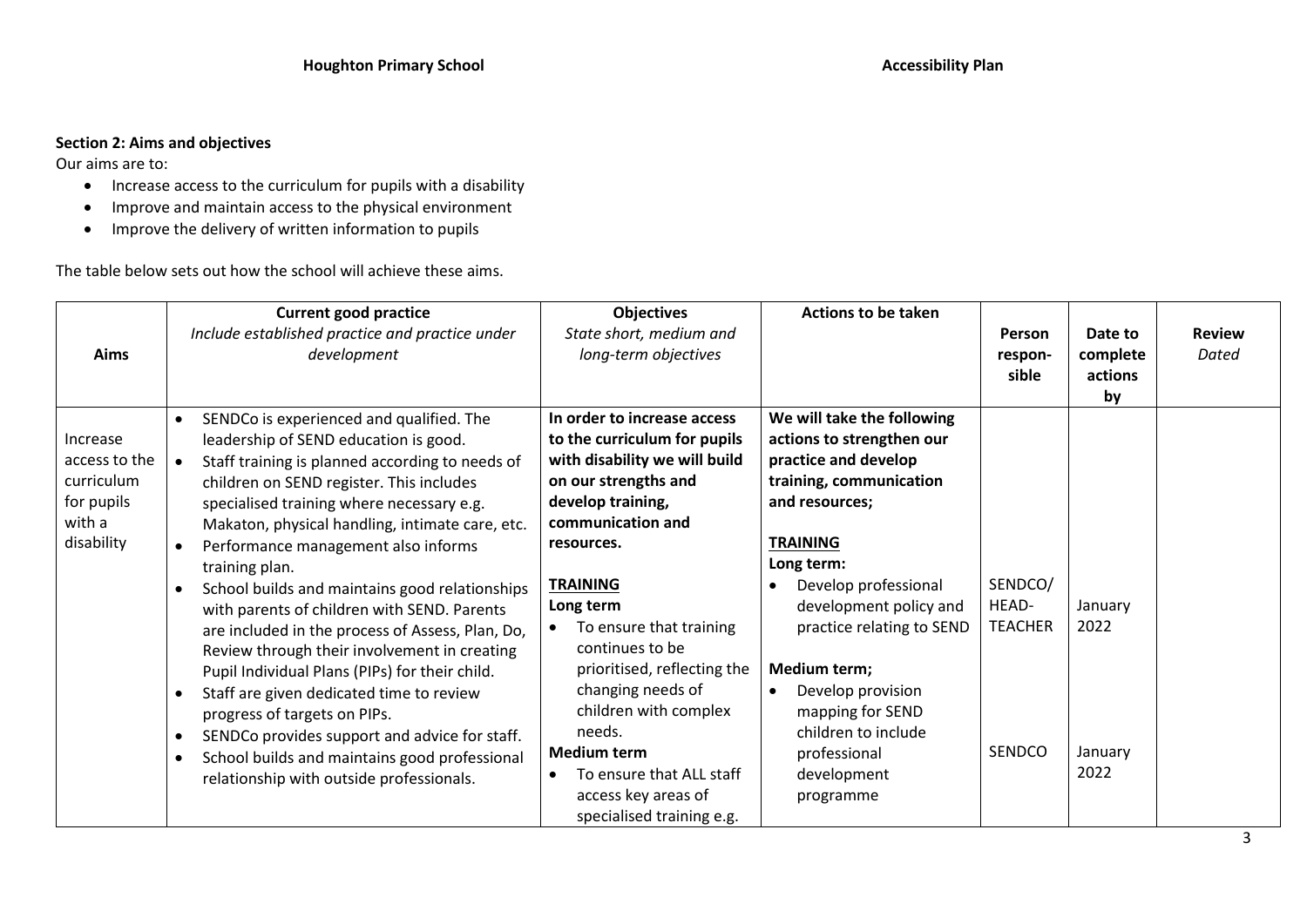|             | <b>Current good practice</b>                                                                                                                                                                                                                                                                                                                                                                                                                                                                       | <b>Objectives</b>                                                                                                                                                                                                    | <b>Actions to be taken</b>                                                                                                                                                                                                            |                                   |                                      |                        |
|-------------|----------------------------------------------------------------------------------------------------------------------------------------------------------------------------------------------------------------------------------------------------------------------------------------------------------------------------------------------------------------------------------------------------------------------------------------------------------------------------------------------------|----------------------------------------------------------------------------------------------------------------------------------------------------------------------------------------------------------------------|---------------------------------------------------------------------------------------------------------------------------------------------------------------------------------------------------------------------------------------|-----------------------------------|--------------------------------------|------------------------|
| <b>Aims</b> | Include established practice and practice under<br>development                                                                                                                                                                                                                                                                                                                                                                                                                                     | State short, medium and<br>long-term objectives                                                                                                                                                                      |                                                                                                                                                                                                                                       | Person<br>respon-<br>sible        | Date to<br>complete<br>actions<br>by | <b>Review</b><br>Dated |
|             | School works hard to ensure that record<br>$\bullet$<br>keeping is up to date and deadlines are met.<br>School ensures referral processes are followed.<br>$\bullet$<br>School is proactive in seeking<br>$\bullet$<br>advice/support/guidance from external<br>professionals whenever necessary and has<br>established good links to facilitate this.<br>School ensures a 'team around the child'<br>$\bullet$<br>approach which is strengthened through half<br>termly meetings (ITAC meetings). | Makaton, in order that<br>children with<br>communication needs<br>are not isolated.<br><b>Short term</b><br>To share expertise,<br>٠<br>knowledge, skills and<br>understanding between<br>current staff, building on | Link provision mapping<br>$\bullet$<br>with performance<br>management targets for<br>support staff working<br>with children with<br>specific needs (including<br>whole staff if necessary)<br>Short term;<br>Re-establish fortnightly | SENDCO<br>SENDCO                  | January<br>2022<br>Spring            |                        |
|             | Pupils with Education, Health, Care Plans are<br>$\bullet$<br>included in the process thorough a 'one page<br>profile'. They are invited to review meetings<br>and supported in being able to share their<br>views.<br>Support staff are experienced, knowledgeable<br>and well trained.<br>Staff work hard to ensure that all SEND<br>$\bullet$<br>children can access curriculum and extra-                                                                                                      | good practice and<br>further developing<br>culture of staff to staff<br>support.                                                                                                                                     | support staff meetings<br>and/or 'drop in<br>meetings' for peer-to-<br>peer support and sharing<br>of expertise.<br>Arrange paired<br>working/mentoring<br>between support staff.                                                     | SENDCO                            | 2022<br>Spring<br>2022               |                        |
|             | curricular activities, trips and visits.                                                                                                                                                                                                                                                                                                                                                                                                                                                           | <b>COMMUNICATION</b>                                                                                                                                                                                                 | <b>COMMUNICATION</b>                                                                                                                                                                                                                  |                                   |                                      |                        |
|             | Home learning is adapted as necessary for<br>$\bullet$<br>SEND children.<br>All children are given equal access to<br>$\bullet$<br>assessment processes.<br>Parents of children with SEND feel that;<br>they are listened to, supported and included;<br>$\bullet$<br>communication is good.<br>$\bullet$<br>their children are well supported;<br>$\bullet$<br>there is an individualised approach;<br>$\bullet$                                                                                  | Long term<br>To ensure good<br>communication<br>continues to be<br>developed with parents<br>of children with SEND<br>(recognising individual<br>needs of parents).                                                  | Long term<br>Develop communication<br>$\bullet$<br>guidance document<br>outlining good practise<br>expected in our school.<br><b>Medium term</b><br>Develop an SEND<br>$\bullet$<br>information pack for<br>parents with key          | HEAD-<br><b>TEACHER</b><br>SENDCO |                                      |                        |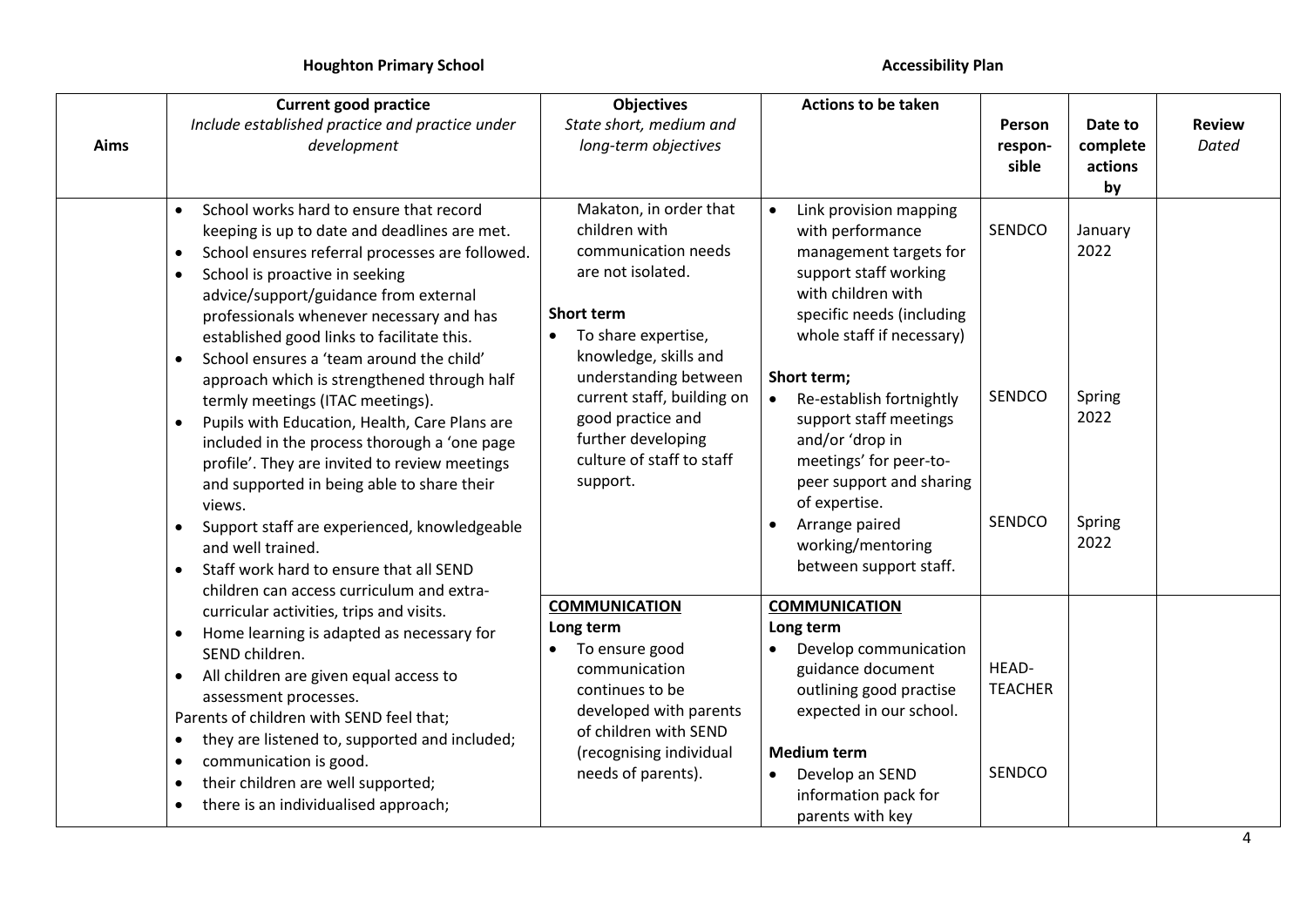| Aims | <b>Current good practice</b><br>Include established practice and practice under<br>development                                                                                                                                                                                                                                                                                                                                                                                                         | <b>Objectives</b><br>State short, medium and<br>long-term objectives                                                                                                                                                                                                                                                                                                           | <b>Actions to be taken</b><br>Person<br>respon-<br>sible                                                                                                                                                                                                                                                |                                                 | Date to<br>complete<br>actions<br>by | <b>Review</b><br><b>Dated</b> |
|------|--------------------------------------------------------------------------------------------------------------------------------------------------------------------------------------------------------------------------------------------------------------------------------------------------------------------------------------------------------------------------------------------------------------------------------------------------------------------------------------------------------|--------------------------------------------------------------------------------------------------------------------------------------------------------------------------------------------------------------------------------------------------------------------------------------------------------------------------------------------------------------------------------|---------------------------------------------------------------------------------------------------------------------------------------------------------------------------------------------------------------------------------------------------------------------------------------------------------|-------------------------------------------------|--------------------------------------|-------------------------------|
|      | the Pupil Individual Plans are detailed and<br>effective;<br>resources are provided which help their<br>$\bullet$<br>children to access the curriculum;<br>outside services are supportive<br>$\bullet$<br>their children are well prepared for change,<br>$\bullet$<br>including trips/visits;<br>technology enables access to the curriculum<br>$\bullet$<br>e.g. individual laptops or tablets<br>the curriculum is adapted as necessary for each<br>$\bullet$<br>child to help them make progress; | <b>Medium term</b><br>To improve initial<br>$\bullet$<br>information for parents<br>with SEND children.<br><b>Short term</b><br>To further support<br>$\bullet$<br>parents in their<br>preparation for and<br>engagement in<br>meetings.<br>To ensure parents are<br>$\bullet$<br>given information<br>relating to their child in<br>advance e.g. to prepare<br>for trips etc. | information, contacts,<br>guidance which can be<br>added to according to<br>need.<br><b>Short term</b><br>Provide parents with<br>information for PIPs in<br>advance of review<br>meetings;<br>Create a standardised<br>communication log<br>(home/school) for use<br>with parents of SEND<br>children. | SENDCO<br>SENDCO                                |                                      |                               |
|      |                                                                                                                                                                                                                                                                                                                                                                                                                                                                                                        | <b>RESOURCES</b><br>Resources include time,<br>people and items.<br>Long term<br>To ensure that the<br>$\bullet$<br>resources for children<br>with SEND which secure<br>good provision, learning<br>and progress are<br>embedded in all                                                                                                                                        | <b>RESOURCES</b><br>Long term<br>Develop annual action<br>$\bullet$<br>plan for SEND as part of<br>school development<br>planning process                                                                                                                                                               | HEAD-<br><b>TEACHER</b><br><b>AND</b><br>SENDCO | 2022-23                              |                               |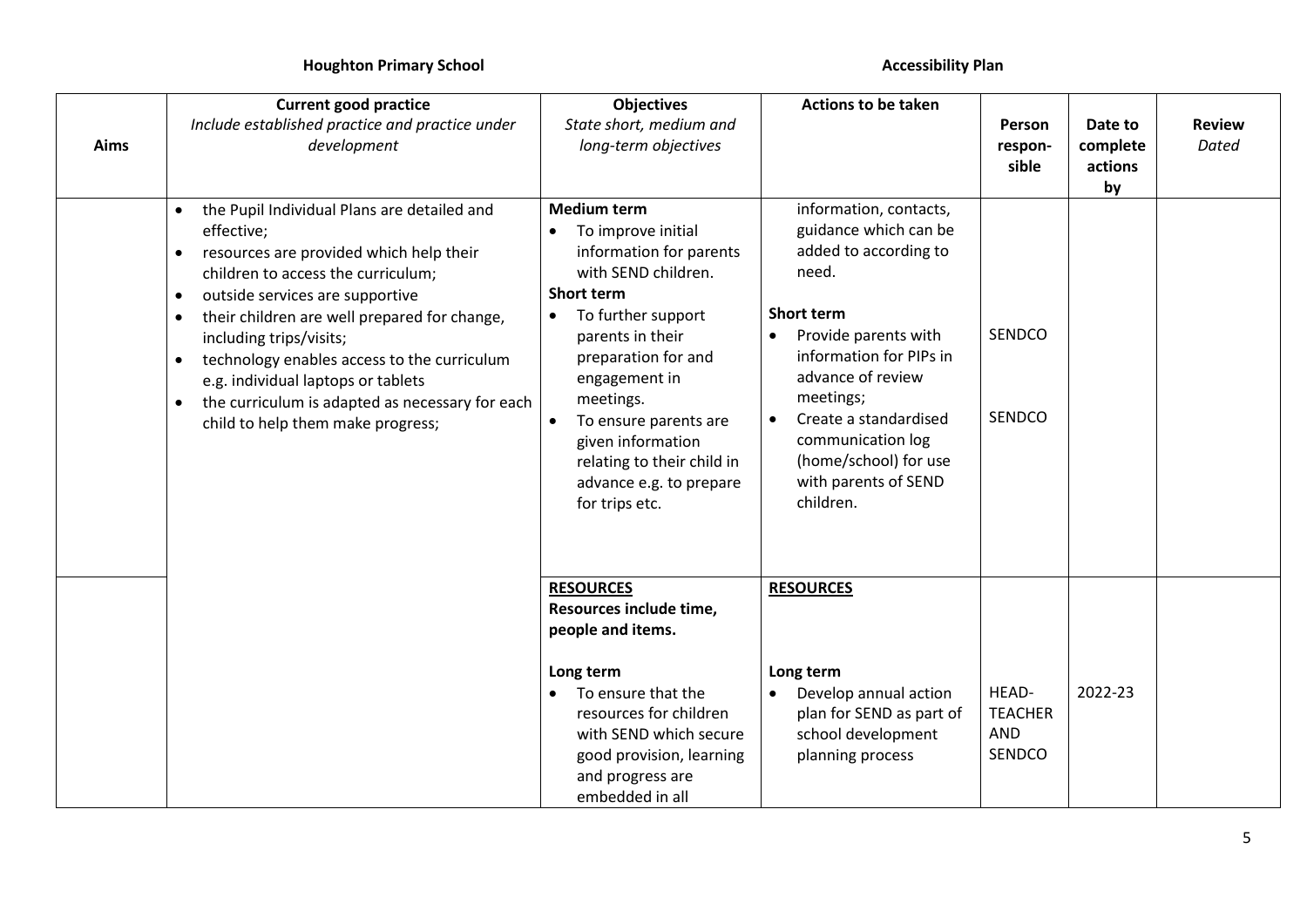|                           | <b>Current good practice</b>                                           | <b>Objectives</b>                                            | <b>Actions to be taken</b>         |                              |                     |               |
|---------------------------|------------------------------------------------------------------------|--------------------------------------------------------------|------------------------------------|------------------------------|---------------------|---------------|
|                           | Include established practice and practice under                        | State short, medium and                                      |                                    | Person                       | Date to             | <b>Review</b> |
| Aims                      | development                                                            | long-term objectives                                         |                                    | respon-<br>sible             | complete<br>actions | <b>Dated</b>  |
|                           |                                                                        |                                                              |                                    |                              | by                  |               |
|                           |                                                                        | development plans and                                        |                                    |                              |                     |               |
|                           |                                                                        | budgeted for.                                                | <b>Medium term</b>                 |                              |                     |               |
|                           |                                                                        | <b>Medium term</b>                                           | Review staffing plan               | HEAD-                        | 2022-23             |               |
|                           |                                                                        | Review staffing plan to<br>$\bullet$                         | annually                           | <b>TEACHER</b>               |                     |               |
|                           |                                                                        | ensure children with                                         | Develop support<br>$\bullet$       | <b>AND</b><br>SENDCO         |                     |               |
|                           |                                                                        | SEND are supported<br>within a framework                     | framework which<br>specifies how   |                              |                     |               |
|                           |                                                                        | which develops                                               | independence, resilience           |                              |                     |               |
|                           |                                                                        | independence, resilience                                     | and perseverance will be           |                              |                     |               |
|                           |                                                                        | and perseverance.                                            | developed and                      |                              |                     |               |
|                           |                                                                        | <b>Short term</b>                                            | supported.                         |                              |                     |               |
|                           |                                                                        | To ensure that individual<br>$\bullet$                       |                                    |                              |                     |               |
|                           |                                                                        | children with SEND have                                      | <b>Short term</b>                  | HEAD-                        |                     |               |
|                           |                                                                        | their needs planned for                                      | Revise PIP format to<br>$\bullet$  | <b>TEACHER</b><br><b>AND</b> | Summer<br>2022      |               |
|                           |                                                                        | effectively (specifying<br>resources, time and               | include resources and<br>costings. | SENDCO                       |                     |               |
|                           |                                                                        | funding)                                                     |                                    |                              |                     |               |
|                           |                                                                        |                                                              |                                    |                              |                     |               |
|                           | The majority of the building was rebuilt in 2011 in                    | In order to improve and                                      |                                    |                              |                     |               |
| Improve and               | accordance with accessibility legislation of the                       | maintain access to the                                       |                                    |                              |                     |               |
| maintain                  | time.                                                                  | physical environment we                                      |                                    |                              |                     |               |
| access to the<br>physical | <b>Outside grounds</b><br>There is dedicated disabled parking within a | will build on our strengths<br>and develop accessibility for |                                    |                              |                     |               |
| environment               | car park which is well lit, free of hazards,                           | people with hearing and                                      |                                    |                              |                     |               |
|                           | suitably surfaced and within a convenient                              | visual impairment as well as                                 |                                    |                              |                     |               |
|                           | distance of the buildings.                                             | making adjustments for                                       |                                    |                              |                     |               |
|                           | Ice is treated and snow cleared on all route<br>$\bullet$              | wheelchair users/people                                      |                                    |                              |                     |               |
|                           | ways as necessary.                                                     | with limited mobility                                        |                                    |                              |                     |               |
|                           |                                                                        | (please refer to access                                      |                                    |                              |                     |               |
|                           |                                                                        | audits in Section 3)                                         |                                    |                              |                     |               |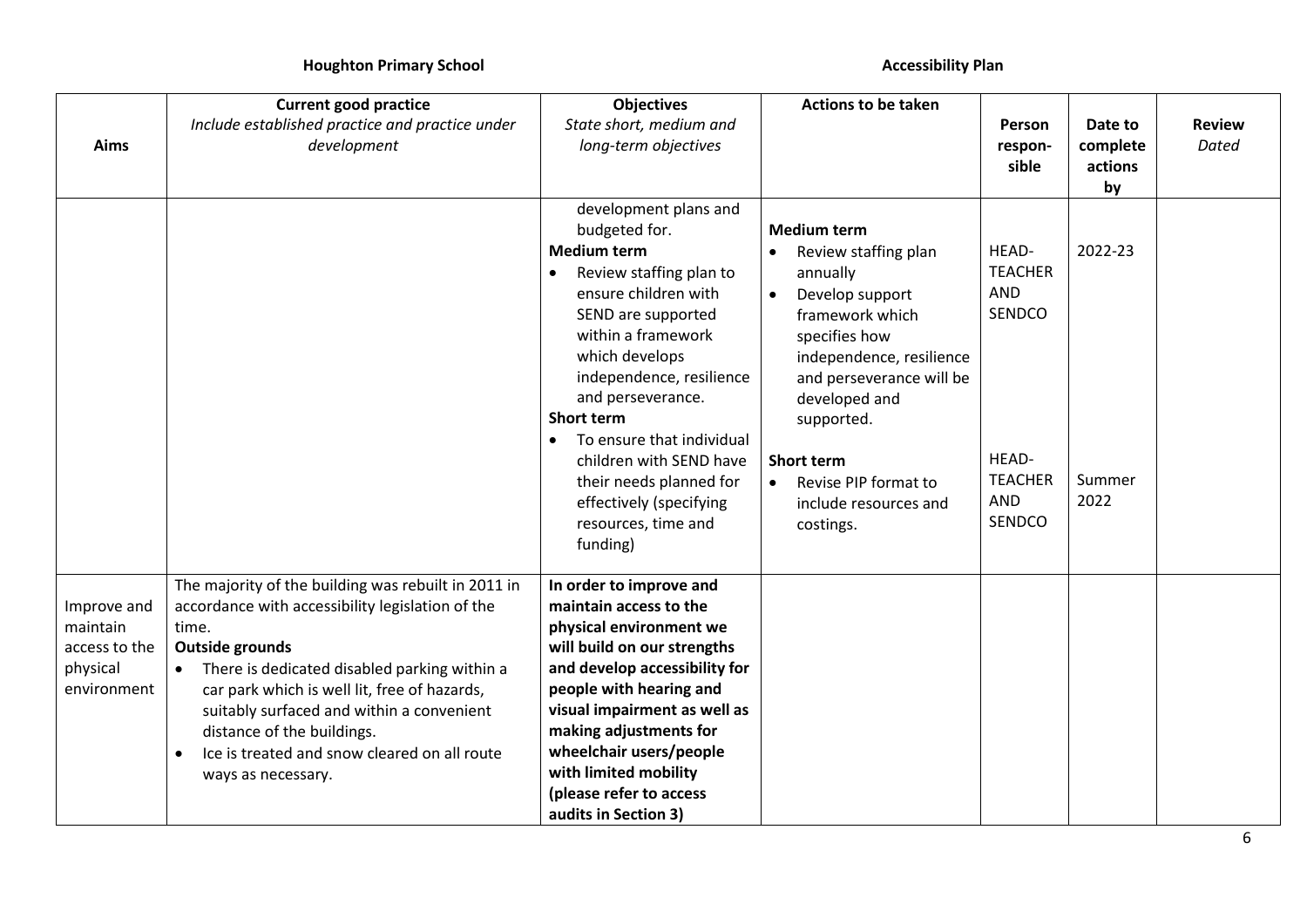| Aims | <b>Current good practice</b><br>Include established practice and practice under<br>development                                                                                                                                                                                                                                                                                                                                                                                                                                                                                                                                                                                                                                                                                                                                                                                                                                                                                                                                                                                                                                                                                | <b>Objectives</b><br>State short, medium and<br>long-term objectives                                                                                                                                                                                                                                                                                                                                          | <b>Actions to be taken</b>                                                                                                                                                                                                                                                                                                                                                                                                                                                                                                                                                                                                                      | Person<br>respon-<br>sible                                                    | Date to<br>complete<br>actions<br>by                                                                                                                                                                                    | <b>Review</b><br>Dated |
|------|-------------------------------------------------------------------------------------------------------------------------------------------------------------------------------------------------------------------------------------------------------------------------------------------------------------------------------------------------------------------------------------------------------------------------------------------------------------------------------------------------------------------------------------------------------------------------------------------------------------------------------------------------------------------------------------------------------------------------------------------------------------------------------------------------------------------------------------------------------------------------------------------------------------------------------------------------------------------------------------------------------------------------------------------------------------------------------------------------------------------------------------------------------------------------------|---------------------------------------------------------------------------------------------------------------------------------------------------------------------------------------------------------------------------------------------------------------------------------------------------------------------------------------------------------------------------------------------------------------|-------------------------------------------------------------------------------------------------------------------------------------------------------------------------------------------------------------------------------------------------------------------------------------------------------------------------------------------------------------------------------------------------------------------------------------------------------------------------------------------------------------------------------------------------------------------------------------------------------------------------------------------------|-------------------------------------------------------------------------------|-------------------------------------------------------------------------------------------------------------------------------------------------------------------------------------------------------------------------|------------------------|
|      | There are three permanent ramps in place<br>from the grounds into the building which are<br>suitable for wheel chair users, adequately lit<br>and hand railed.<br>The main entrance to the school is clearly<br>٠<br>demarcated and is wide enough for wheelchair<br>and buggy access.<br>There is level access to the building.<br>$\bullet$<br>Inside the buildings<br>Lighting is good within the buildings.<br>٠<br>Corridors are wide enabling good access<br>$\bullet$<br>through the building.<br>Floor surfaces inside the building are level<br>$\bullet$<br>(with one step between KS1 library and KS1<br>corridor, but alternative ramped access is<br>available).<br>The majority of doors have windows in them<br>$\bullet$<br>which are accessible to wheel chair users<br>(doors to offices, staff kitchen and security<br>door between lobby/KS1 library do not).<br>Door furniture is accessible to wheelchair<br>$\bullet$<br>users.<br>The school has purpose built disabled toilet<br>facilities for adults. We have portable<br>adaptations to make them suitable for<br>children.<br>There is an emergency call system in the<br>٠<br>disabled toilets. | Long term<br>To improve access for<br>wheelchair users and<br>people with limited<br>mobility<br>To improve access for<br>$\bullet$<br>people with hearing<br>impairment<br><b>Medium term</b><br>To further improve<br>access for people with<br>visual impairment<br><b>Short term</b><br>To improve access to<br>$\bullet$<br>main entrance for<br>wheelchair users and<br>people with limited<br>mobility | Long term<br>Install an automatic gate<br>for the car park which<br>can be operated from<br>the school office<br>Install Induction Loop<br>System to assist hearing<br>aid users<br>Consider minicom<br>system if staff or pupil<br>joins who has significant<br>hearing loss<br><b>Medium term</b><br>Install resources which<br>further support visually<br>impaired people e.g.;<br>Textured<br>$\circ$<br>surfaces<br>Visual clues for<br>$\circ$<br>orientation<br>Tactile signs<br>$\circ$<br>Braille copies of<br>$\circ$<br>key information<br><b>Short term</b><br>Adjust main entrance<br>door so that it is not too<br>heavy to open | HEAD-<br><b>TEACHER</b><br>HEAD-<br><b>TEACHER</b><br>HEAD-<br><b>TEACHER</b> | These<br>actions<br>will be<br>considere<br>d as<br>necessary<br>on an<br>annual<br>basis<br>relating<br>to a<br>needs<br>analysis<br>of pupils,<br>staff and<br>parents.<br>Autumn<br>2023<br><b>By Spring</b><br>2022 |                        |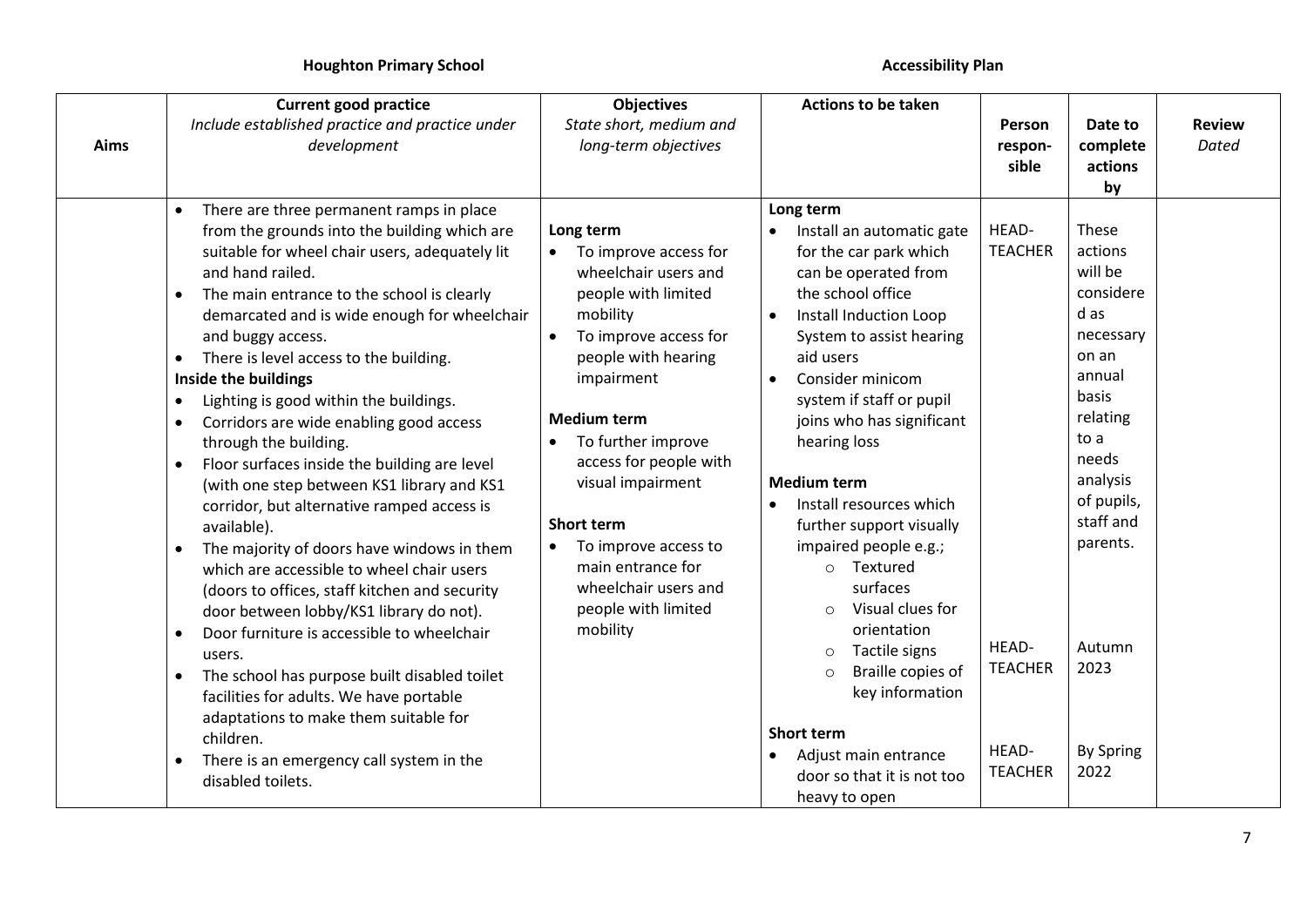|             | <b>Current good practice</b>                                   | <b>Objectives</b>           | <b>Actions to be taken</b> |         |           |               |
|-------------|----------------------------------------------------------------|-----------------------------|----------------------------|---------|-----------|---------------|
|             | Include established practice and practice under                | State short, medium and     |                            | Person  | Date to   | <b>Review</b> |
| Aims        | development                                                    | long-term objectives        |                            | respon- | complete  | Dated         |
|             |                                                                |                             |                            | sible   | actions   |               |
|             |                                                                |                             |                            |         | by        |               |
|             | There are staff on site who are trained to<br>$\bullet$        |                             |                            |         |           |               |
|             | support people with physical and sensory<br>disabilities.      |                             |                            |         |           |               |
|             | There is a clear escape plan for all users of the<br>$\bullet$ |                             |                            |         |           |               |
|             | building including those with disability in case               |                             |                            |         |           |               |
|             | of fire or other emergency evacuation.                         |                             |                            |         |           |               |
|             | Adaptations to physical environment have<br>$\bullet$          |                             |                            |         |           |               |
|             | been made for pupils with visual impairment                    |                             |                            |         |           |               |
|             | that have met LA standard for provision.                       |                             |                            |         |           |               |
|             | Every child with a disability has a Pupil                      | To improve signage for      | Use widget symbols to      | SENDCO  | By end of |               |
| Improve the | Individual Plan (PIP) which provides specific                  | visually impaired children. | create door signs          |         | Summer    |               |
| delivery of | information about their disability together with               |                             |                            |         | 2022      |               |
| written     | a plan to support them including the resources                 |                             |                            |         |           |               |
| information | needed to help them to have access to the                      |                             |                            |         |           |               |
| to disabled | curriculum.                                                    |                             |                            |         |           |               |
| pupils      | PIPs are reviewed with parents at least once a<br>$\bullet$    |                             |                            |         |           |               |
|             | term. Adjustments are made as necessary to                     |                             |                            |         |           |               |
|             | ensure progress and support.                                   |                             |                            |         |           |               |
|             | Children with Education, Health, Care Plans are<br>$\bullet$   |                             |                            |         |           |               |
|             | included in the review process through a one                   |                             |                            |         |           |               |
|             | page profile which seeks their views.                          |                             |                            |         |           |               |
|             | The SENDCo and staff team work closely with<br>$\bullet$       |                             |                            |         |           |               |
|             | parents of children with disabilities.                         |                             |                            |         |           |               |
|             | The SENDCo and staff team work closely with<br>$\bullet$       |                             |                            |         |           |               |
|             | external services, following guidance and                      |                             |                            |         |           |               |
|             | advice about how to support children with                      |                             |                            |         |           |               |
|             | disabilities.                                                  |                             |                            |         |           |               |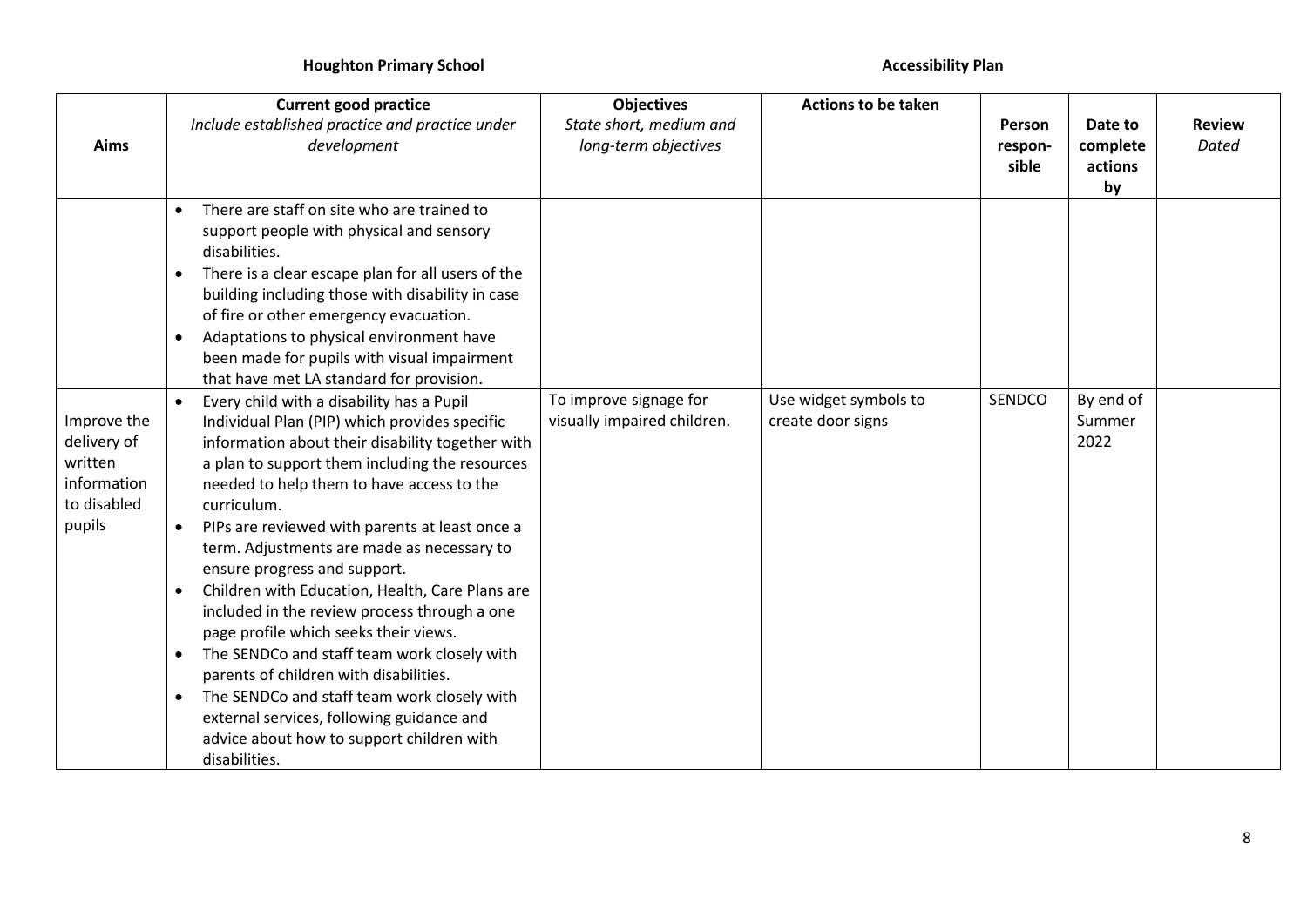| Aims | <b>Current good practice</b><br>Include established practice and practice under<br>development                                                                                                                                                                                                                                                                                                                                                                                                | <b>Objectives</b><br>State short, medium and<br>long-term objectives | <b>Actions to be taken</b> | Person<br>respon-<br>sible | Date to<br>complete<br>actions<br>by | <b>Review</b><br>Dated |
|------|-----------------------------------------------------------------------------------------------------------------------------------------------------------------------------------------------------------------------------------------------------------------------------------------------------------------------------------------------------------------------------------------------------------------------------------------------------------------------------------------------|----------------------------------------------------------------------|----------------------------|----------------------------|--------------------------------------|------------------------|
|      | This practice enables a highly individualised<br>approach in order to meet differing and<br>complex needs.<br>Staff receive training specific to each disabled<br>child's needs.<br>Children with visual impairment are supported<br>within an EHC Plan and all advice from the LA<br>Visual Impairment team is followed. This<br>includes providing enlarged texts and working<br>with technology e.g. visualisers, i-pads etc.<br>Staff working with the children have all had<br>training. |                                                                      |                            |                            |                                      |                        |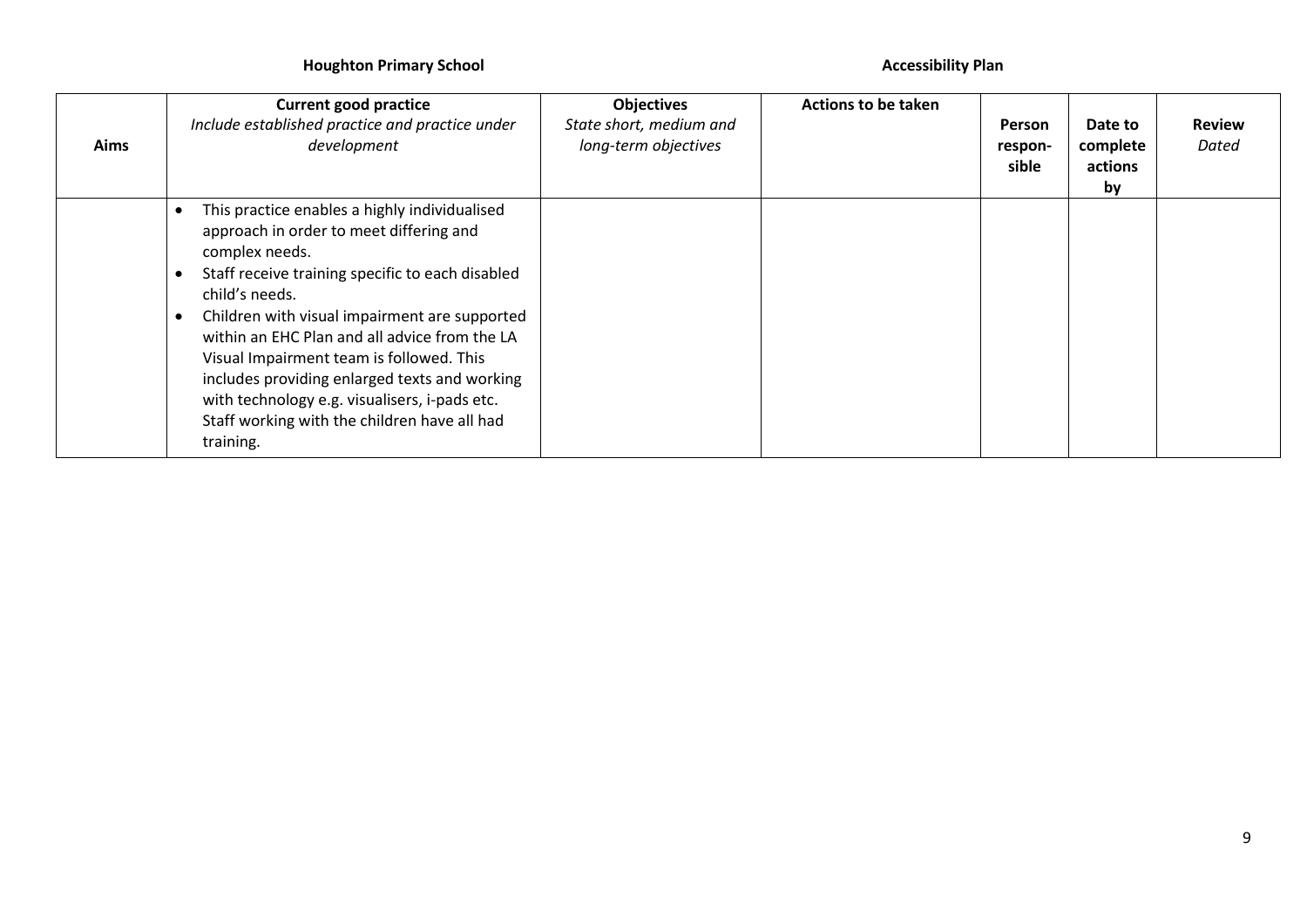**Section 3: Access Audits**

Date of Audit: 01 March 2017

# **A - APPROACH and CAR PARKING**

Consider each question from the perspective of each type of disability: Tick the Y or N column as appropriate and add notes if necessary A mark in the 'N' column indicates that the element should be given consideration in the school's Accessibility Plan.

- **Wheelchair**
- **Ambulant**
- **Dexterity**
- **Visual**
- **Auditory**
- **Comprehension**

|      |                                                                                                                       | Υ | N | <b>Notes</b>                                                                                                   |
|------|-----------------------------------------------------------------------------------------------------------------------|---|---|----------------------------------------------------------------------------------------------------------------|
| A01. | Is the building within convenient distance of a public highway?                                                       | X |   |                                                                                                                |
| A02. | Is the building within convenient distance of public transport?                                                       | X |   |                                                                                                                |
| A03. | Is the building within convenient distance of car parking?                                                            | X |   |                                                                                                                |
| A04. | Is the route clearly marked/found?                                                                                    | X |   |                                                                                                                |
| A05. | Is the route free of kerbs?                                                                                           | Χ |   |                                                                                                                |
| A06. | Is the surface smooth and slip resistant?                                                                             | X |   |                                                                                                                |
| A07. | Is the route wide enough?                                                                                             | Χ |   |                                                                                                                |
| A08. | Is it free of such hazards as bollards, litter bins, outward opening<br>windows and doors or overhanging projections? | X |   |                                                                                                                |
| A09. | Is it adequately lit?                                                                                                 | X |   |                                                                                                                |
| A10. | Is it identified by visual, audible and tactile information?                                                          |   | X | <b>Needs to be improved</b>                                                                                    |
| A11. | Is there car parking for people with reduced mobility?                                                                | X |   | However main gate is not<br>automatic and would be<br>difficult for people with<br>reduced mobility to operate |
| A12. | Is the car parking clearly marked out, signed, easily found and kept $ X $<br>free from misuse?                       |   |   | Disabled parking space                                                                                         |
| A13. | Is the car parking as near the entrance as possible?                                                                  | X |   |                                                                                                                |
| A14. | Is the car parking area suitably surfaced?                                                                            | Χ |   |                                                                                                                |
| A15. | Is the route to the building kept free of snow, ice and fallen<br>leaves?                                             | X |   |                                                                                                                |
| A16. | Is the route level? (ie. no gradient steeper than 1:20 and no steps) $ X $                                            |   |   |                                                                                                                |

### **B – ROUTES AND EXTERNAL LEVEL CHANGE INCLUDING RAMPS AND STEPS** Consider each question from the perspective of each type of disability: Tick the Y or N column as appropriate and add notes if necessary A mark in the 'N' column indicates that the element should be given consideration in the school's Accessibility Plan. **Wheelchair Ambulant Dexterity Visual Auditory Comprehension**

|      |                                                                        |  | <b>Notes</b> |
|------|------------------------------------------------------------------------|--|--------------|
| B01. | Is there a ramp, with level surfaces at top/intermediate/bottom? $ X $ |  |              |
|      | (delete)                                                               |  |              |
| B02. | Is it wide enough and suitably graded?                                 |  |              |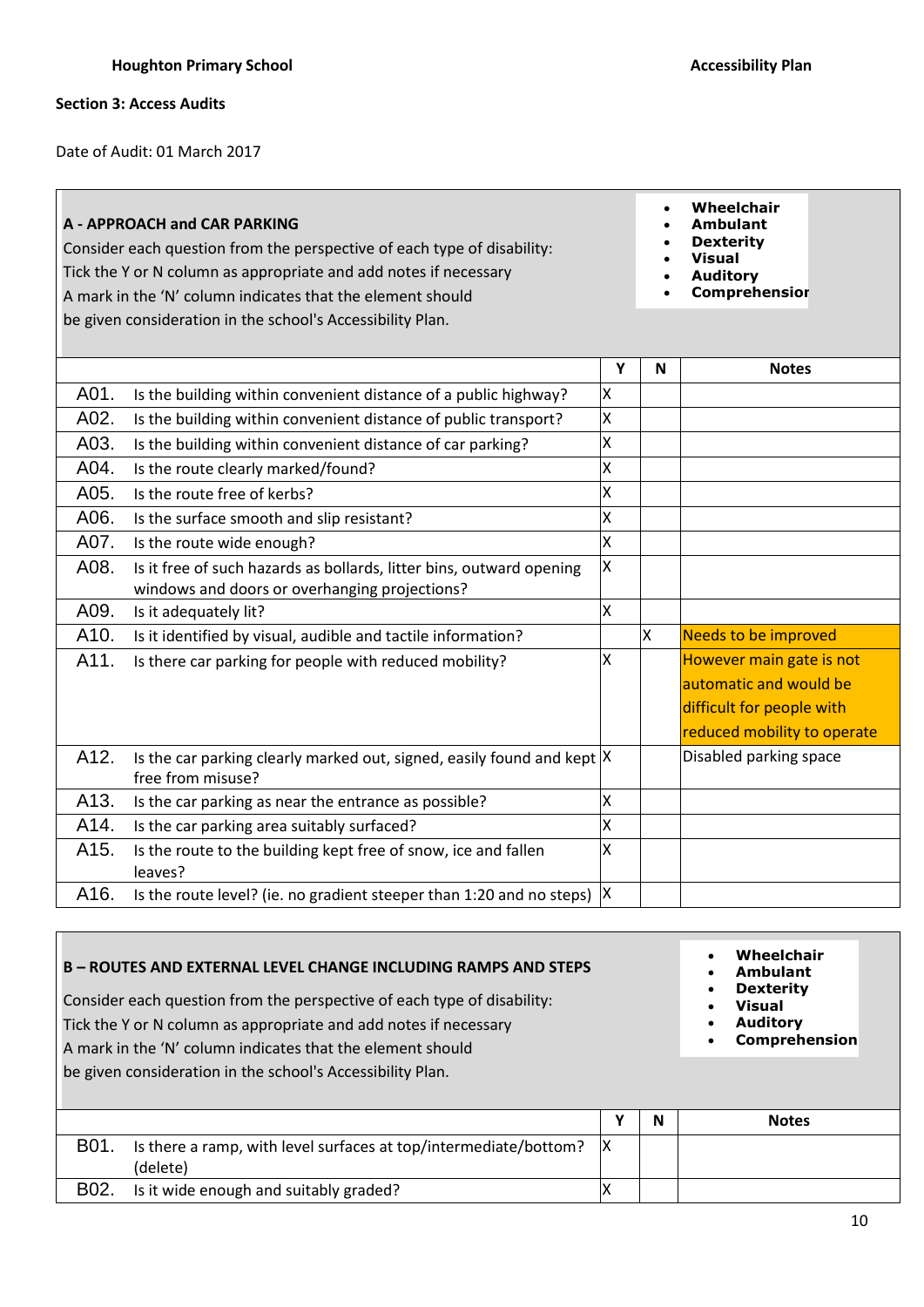# **B – ROUTES AND EXTERNAL LEVEL CHANGE INCLUDING RAMPS AND STEPS**

Consider each question from the perspective of each type of disability: Tick the Y or N column as appropriate and add notes if necessary

A mark in the 'N' column indicates that the element should

be given consideration in the school's Accessibility Plan.

# **Wheelchair**

- **Ambulant**
- **Dexterity**
- **Visual**
- **Auditory**
- **Comprehension**

|                   |                                                                                                                                                       | Υ | N | <b>Notes</b>                 |
|-------------------|-------------------------------------------------------------------------------------------------------------------------------------------------------|---|---|------------------------------|
| B03.              | Is the surface slip resistant?                                                                                                                        | х |   |                              |
| B04.              | Are there kerbs and are there edges protected to prevent<br>accidents?                                                                                | X |   |                              |
| B05.              | Are there handrails to one or both sides? (delete)                                                                                                    | x |   |                              |
| B06.              | If a permanent ramp (or regraded levels) cannot be formed<br>(perhaps to a Listed Building) is a portable ramp available?                             |   | X | N/A Permanent ramps in place |
| B07.              | Are there (alternative) steps? (delete)                                                                                                               | x |   |                              |
| B08.              | Identified by visual/tactile information?                                                                                                             |   | X | Needs to be improved         |
| B09.              | Are there handrails to one or both sides? (delete)                                                                                                    |   | x |                              |
| B <sub>10</sub> . | Are ramps and steps adequately lit?                                                                                                                   | x |   |                              |
| B11.              | Are treads and risers consistent in depth and height?                                                                                                 | X |   |                              |
| B <sub>12</sub> . | Are all nosings (a rounded edge of a step or moulding)<br>marked and/or readily identifiable? (delete)                                                |   |   | N/A                          |
| B <sub>13</sub> . | Are landings of adequate size and are they provided at<br>intermediate levels in long flights? (delete)                                               |   |   | N/A                          |
| B14.              | If safe and convenient ramps and steps cannot be provided is<br>vertical movement by powered means an alternative? see<br>checklist E, sheets 8 and 9 |   |   | N/A                          |

# **C – ENTRANCES, INCLUDING RECEPTION**

Consider each question from the perspective of each type of disability:

Tick the Y or N column as appropriate and add notes if necessary

A mark in the 'N' column indicates that the element should

be given consideration in the school's Accessibility Plan.

- **Wheelchair**
- **Ambulant**
- **Dexterity**
- **Visual**
- **Auditory**
- **Comprehension**

**Y N Notes** C01. Is the door clearly distinguishable from the facade?  $\vert$  X C02. If glass is it visible when closed?  $\vert$  X C03. Does the clear door opening or one leaf when opened permit passage of a wheelchair or double buggy? (delete) X C04. Does it have a level or flush threshold, and a recessed matwell? (delete) X C05. Is there visibility through the door/way from both sides at standing and seated levels? (delete) X C06. Is there a minimum 300mm wide wheelchair manoeuvre space beside the leading edge of the door to clear doorswing? X C07. Can the door furniture be used at both standing and seated height? (delete)  $X$  The door is too heavy to be opened at seated height.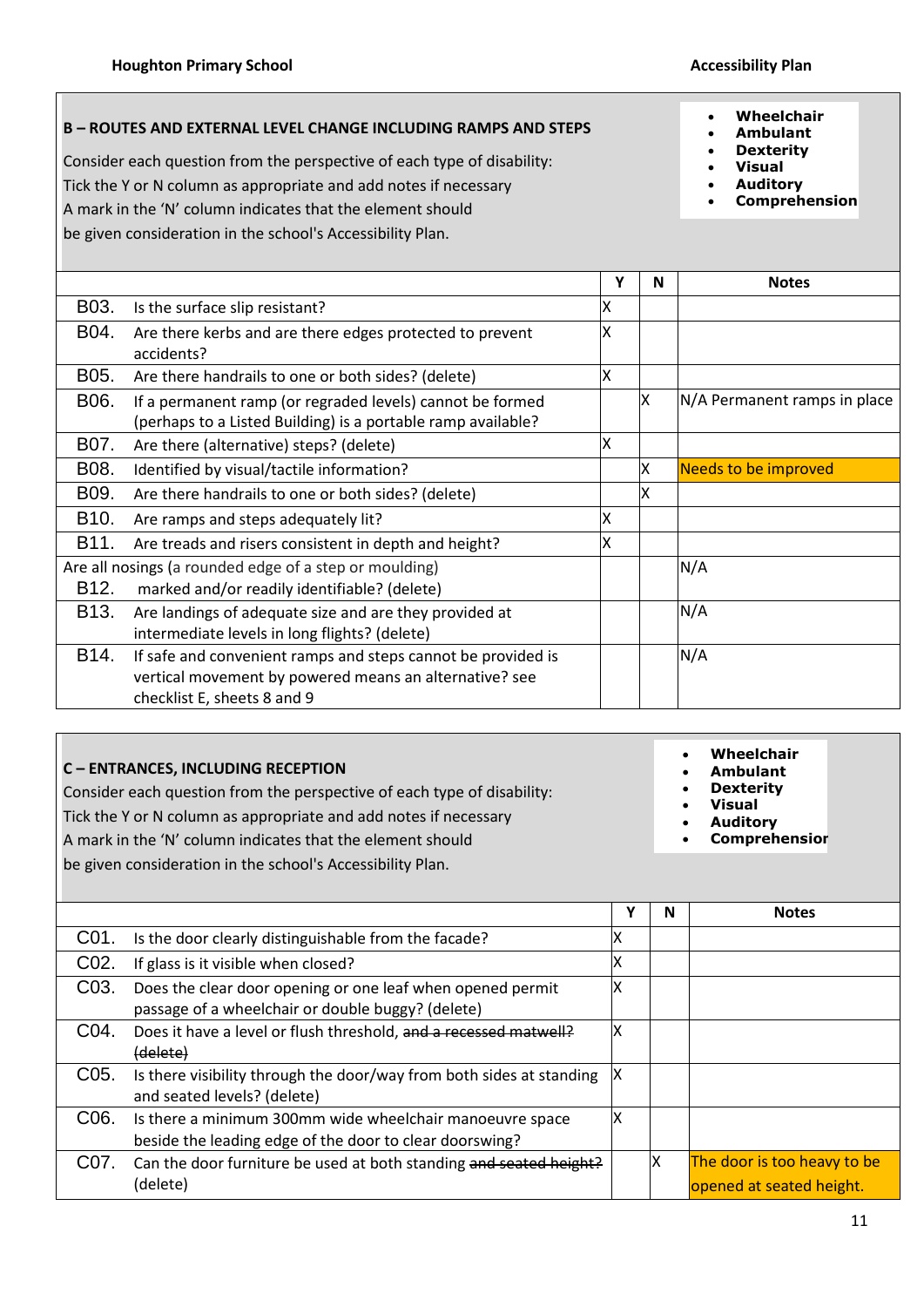**C – ENTRANCES, INCLUDING RECEPTION**

Consider each question from the perspective of each type of disability:

Tick the Y or N column as appropriate and add notes if necessary

A mark in the 'N' column indicates that the element should

be given consideration in the school's Accessibility Plan.

- **Wheelchair**
- **Ambulant**
- **Dexterity Visual**
- **Auditory**
- 
- **Comprehension**

|                                                                                                                                                                            | Y                       | N        | <b>Notes</b>                                         |
|----------------------------------------------------------------------------------------------------------------------------------------------------------------------------|-------------------------|----------|------------------------------------------------------|
| C08.<br>Can it be easily grasped and operated?                                                                                                                             |                         | Χ        | As above                                             |
| C09.<br>If the door has a closer mechanism does it have:                                                                                                                   |                         |          |                                                      |
| (a) delayed closure action?                                                                                                                                                |                         | Χ        | Needs to be improved                                 |
| (b) slow-action closer?                                                                                                                                                    | X                       |          |                                                      |
| (c) minimal closure pressure?                                                                                                                                              | X                       |          |                                                      |
| C <sub>10</sub> .<br>If the door is power-operated does it have visual and tactile<br>information?                                                                         |                         |          | N/A                                                  |
| C11.<br>If the door is security-protected is the system suitable for use by and<br>within reach of people with sensory or mobility impairments?                            |                         |          | N/A                                                  |
| C <sub>12</sub> .<br>If there is a lobby, do the inner and outer doors meet the same<br>criteria?                                                                          | X                       |          |                                                      |
| C <sub>13</sub> .<br>Do lobby layouts enable all users to clear one door before going<br>through the next?                                                                 | X                       |          |                                                      |
| C14.<br>Are signs designed and positioned to inform those with visual<br>impairments and wheelchair users with reduced eye-levels?                                         |                         | $\times$ | Needs to be improved                                 |
| C15.<br>Does the lighting installation take account of the needs of visually<br>disabled people?                                                                           | X                       |          |                                                      |
| C <sub>16</sub> .<br>Are floor surfaces:                                                                                                                                   |                         |          |                                                      |
| (a) slip-resistant, even when wet?                                                                                                                                         | X                       |          |                                                      |
| (b) of a quality that is sympathetic to acoustics $-$ i.e. not<br>so "hard" as to cause acoustic confusion?                                                                | $\overline{\mathsf{x}}$ |          |                                                      |
| (c) firm for wheelchair manoeuvre?                                                                                                                                         | X                       |          |                                                      |
| C17.<br>Are junctions between floor surfaces arranged in a way that avoids<br>presenting tripping hazards and causing visual confusion?                                    | <b>x</b>                |          |                                                      |
| C18.<br>Is any reception point suitable for approach and use from both sides $X$<br>by people in standing and seated positions?                                            |                         |          | Office window is low enough<br>for wheel chair users |
| C19.<br>Is it fitted with an induction loop?                                                                                                                               |                         | X        | <b>Needs to be improved</b>                          |
| C20.<br>If public telephone is available (say at reception, is it, and its<br>instructions):                                                                               |                         |          | N/A                                                  |
| (a) at a height suitable for all users?                                                                                                                                    |                         |          |                                                      |
| (b) equipped with inductive coupling?                                                                                                                                      |                         |          |                                                      |
| C <sub>21</sub> .<br>For those progressing to other parts of the building is information<br>provided by signs, supported by tactile information such as a map or<br>model? |                         | x        | Needs to be improved                                 |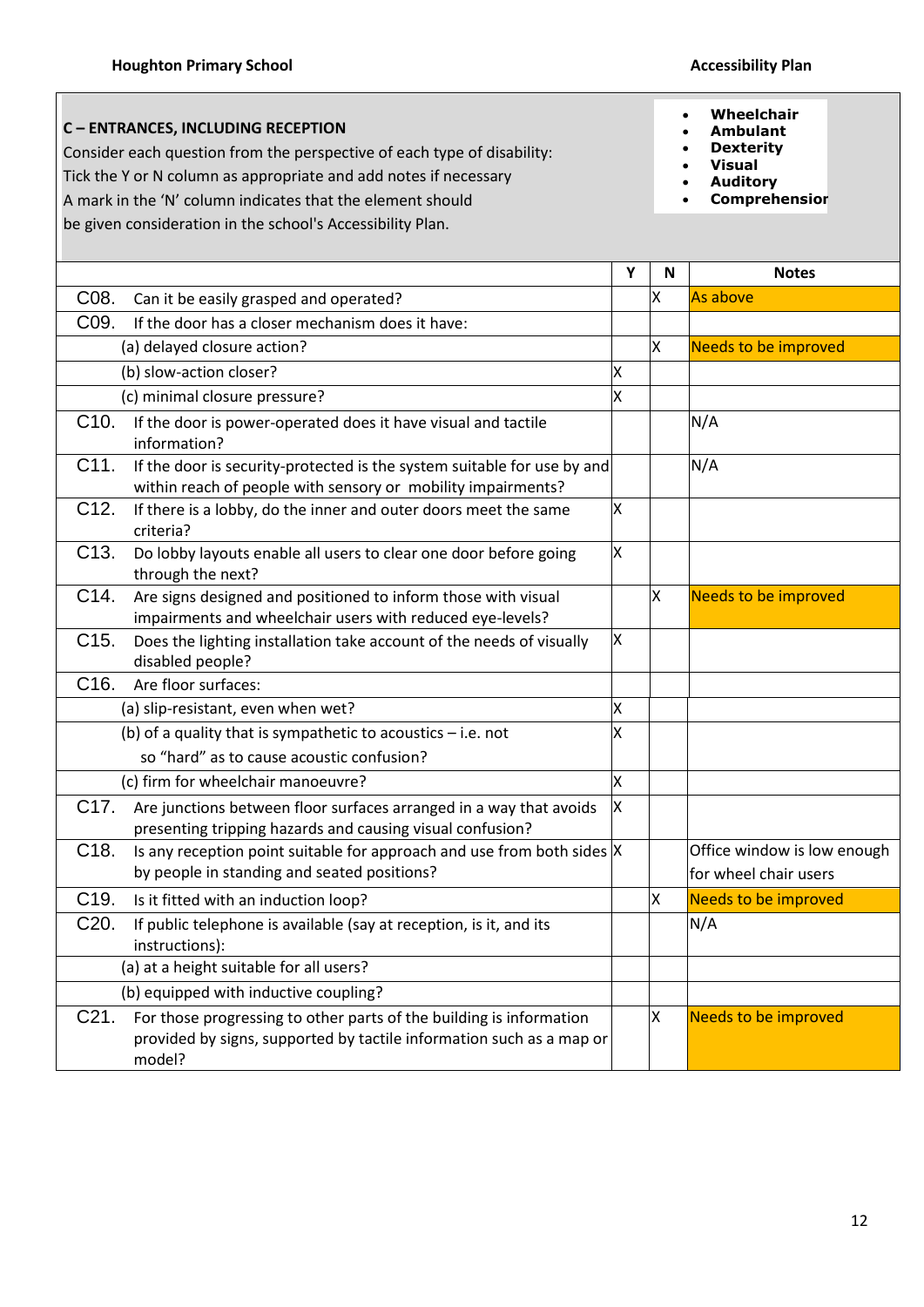**D – HORIZONTAL MOVEMENT AND ASSEMBLY** Consider each question from the perspective of each type of disability: Tick the Y or N column as appropriate and add notes if necessary A mark in the 'N' column indicates that the element should be given consideration in the school's Accessibility Plan.

- **Wheelchair**
- **Ambulant**
- **Dexterity**
- **Visual**
- **Auditory**
- **Comprehension**

|                   |                                                                                                  | Y | N        | <b>Notes</b>                 |
|-------------------|--------------------------------------------------------------------------------------------------|---|----------|------------------------------|
| D01.              | Is each corridor/passageway/aisle wide enough for a wheelchair                                   | X |          |                              |
|                   | user to manoeuvre and for other people to pass?                                                  |   |          |                              |
| D <sub>02</sub> . | Is each corridor, etc, free from obstruction to wheelchair users and                             |   | X        | Tidiness varies depending on |
|                   | from hazards to people with impaired vision?                                                     |   |          | time of day and how corridor |
|                   |                                                                                                  |   |          | is being used as a learning  |
|                   |                                                                                                  |   |          | space.                       |
| D03.              | Do any lobbies allow users, (inc. w.ch. users) to clear one door                                 | X |          |                              |
|                   | before approaching the next with minimal manoeuvre?                                              |   |          |                              |
| D04.              | Is turning space available for w.ch. users?                                                      | X |          |                              |
| D05.              | Do natural and artificial lighting avoid glare and silhouetting?                                 | Χ |          |                              |
| D06.              | Are there visual clues for orientation?                                                          |   | $\times$ | Needs to be improved         |
| D07.              | Do floor surfaces:                                                                               |   |          |                              |
|                   | (a) allow ease of movement for wheelchair users?                                                 | X |          |                              |
|                   | (b) avoid light reflection and sound reverberation?                                              | X |          |                              |
| D08.              | Do textured surfaces convey useful information for people with                                   |   | X.       | No textured surfaces to      |
|                   | impaired vision?                                                                                 |   |          | support people with visual   |
|                   |                                                                                                  |   |          | impairment                   |
| D09.              | Are direction or information signs (inc means of escape) visible from $ X $                      |   |          | Not suitable for people with |
|                   | both sitting and standing eye levels, and are they in upper and lower                            |   |          | impaired vision              |
|                   | case, and large enough type to be read by those with impaired<br>vision?                         |   |          |                              |
| D <sub>10</sub> . | Are there tactile signs and information for those with impaired                                  |   | X        | No tactile signs etc         |
|                   | vision?                                                                                          |   |          |                              |
| D11.              | Is the maintenance of these items checked regularly?                                             | Χ |          |                              |
| D <sub>12</sub> . | Is lighting designed to meet a wide range of needs?                                              | X |          |                              |
| D <sub>13</sub> . | Is sufficient circulation space allowed for wheelchair users?                                    | X |          |                              |
| D14.              | Is it maintained clear of obstructions which could create hazards for                            |   | X        | Depends on time of day and   |
|                   | people with visual disabilities?                                                                 |   |          | how space is being used for  |
|                   |                                                                                                  |   |          | learning.                    |
| D <sub>15</sub> . | Are seating arrangements/spaces suitable for use by people with                                  | X |          |                              |
|                   | visual disabilities?                                                                             |   |          |                              |
| D16.              | Are all areas for assembly/meeting equipped with an induction loop                               |   | X        | <b>Needs to be improved</b>  |
|                   | system?                                                                                          |   |          |                              |
| D17.              | If the use of an induction loop system is precluded is an infra-red                              |   |          | N/A                          |
|                   | system in place?                                                                                 |   |          |                              |
| D <sub>18</sub> . | Is the functioning and operation of the induction loop or infra-red<br>system checked regularly? |   |          | N/A                          |
| D19.              | Are telephones fitted with inductive loop couplers?                                              |   | X        | Needs to be improved         |
| D20.              | Is a minicom available for use by people with hearing disabilities?                              |   | X        | Needs to be considered?      |
|                   |                                                                                                  |   |          |                              |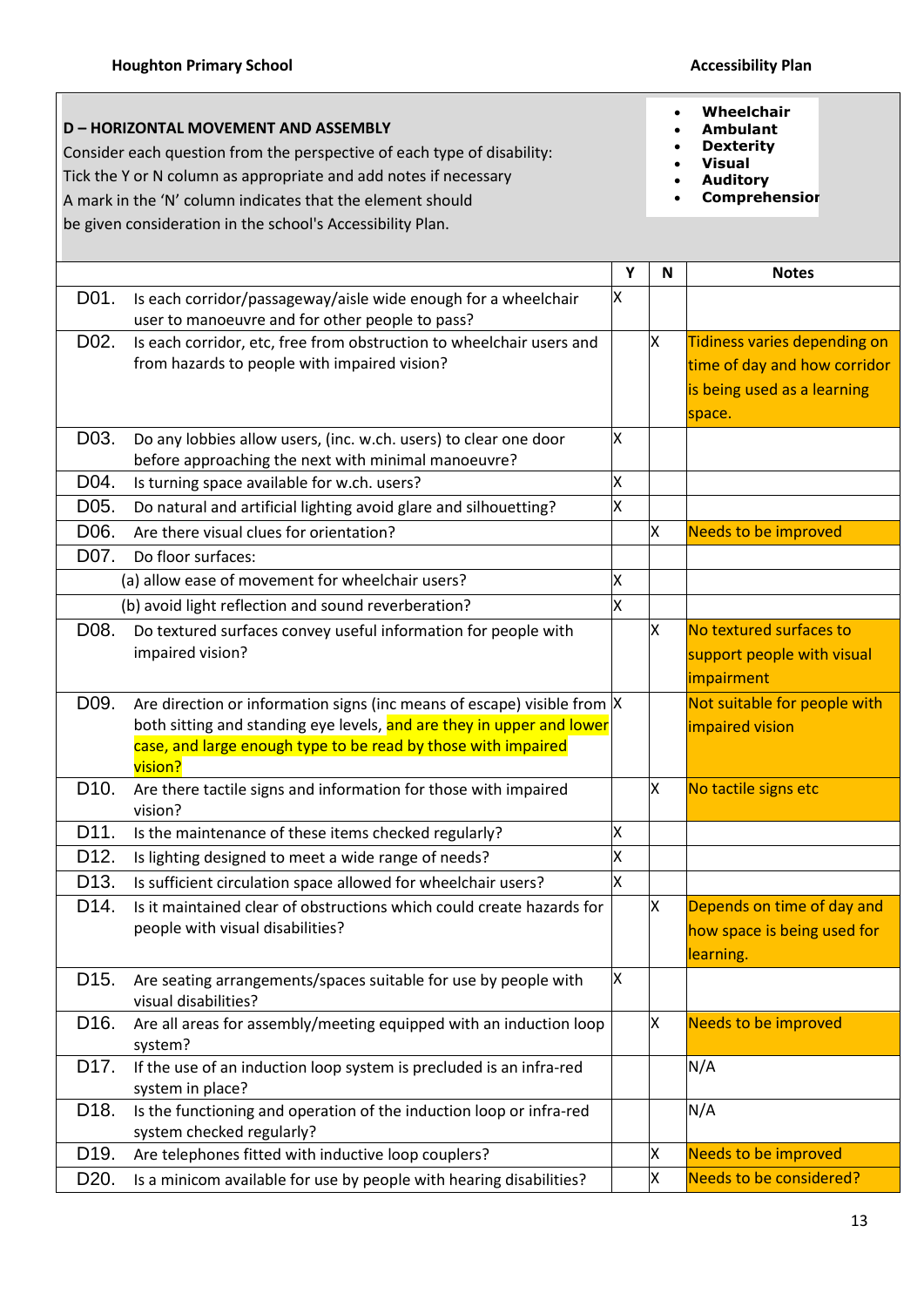# **E – VERTICAL MOVEMENT AND INTERNAL LEVEL CHANGE**

Consider each question from the perspective of each type of disability: Tick the Y or N column as appropriate and add notes if necessary A mark in the 'N' column indicates that the element should be given consideration in the school's Accessibility Plan.

- **Wheelchair**
- **Ambulant**
- **Dexterity**
- **Visual Auditory**
- **Comprehension**

|                                                                                                                                                                           | Y  | N | <b>Notes</b>                                                                                             |
|---------------------------------------------------------------------------------------------------------------------------------------------------------------------------|----|---|----------------------------------------------------------------------------------------------------------|
| E01.<br>Is the location of any step/stairs/ramp clearly indicated by use of<br>sign/colour/contrast/texture fighting? (delete)                                            | X  |   |                                                                                                          |
| E02.<br>Does any step/stairs/ramp have a handrail to to one/both side(s),<br>and do(es) it/they extend 300mm beyond the top and bottom of any<br>flight? (delete)         | Ιx |   |                                                                                                          |
| E03.<br>Is any level change clearly lit?                                                                                                                                  | X  |   |                                                                                                          |
| E04.<br>Is the pitch (risers & treads) of step/stairs or any ramp consistent,<br>and are nosings clearly identifiable? (delete)                                           | X  |   |                                                                                                          |
| E05.<br>If there are landings are they large enough to permit passing and<br>turning manoeuvres, and are they provided in any long flight?                                |    |   | N/A                                                                                                      |
| E06.<br>Is any short rise within a single storey ramped; if so is the ramped<br>surface indicated, and is it slip-resistant?                                              |    | X | Access from KS1 library to KS1<br>corridor - step. No ramp but<br>ramp to main building in<br>courtyard. |
| E07.<br>Are all ramp gradients easily negotiated? [Range length<br>3m max = 1 in 12, 6m max = 1 in 26, 10m max = 1 in 20]                                                 | X  |   |                                                                                                          |
| E08.<br>If a permanent ramp cannot be provided (perhaps a listed Building)<br>can a moveable ramp be made available?                                                      | X  |   | Handmade moveable ramp<br>available, kept in courtyard.                                                  |
| E09.<br>Are steps available as an alternative to any ramp or ramped surface?  X                                                                                           |    |   |                                                                                                          |
| E10.<br>Where level change is less than a full storey in height is a power-<br>operated system appropriate? (Platform Lift/Stairlift/Lift - see 11, 12<br>& 13)? (delete) |    |   | N/A                                                                                                      |
| E11.<br>Platform Lift (delete)                                                                                                                                            |    |   | N/A                                                                                                      |
| (a) Are the controls at both levels identifiable, and<br>reachable from sitting and standing levels? (delete)                                                             |    |   |                                                                                                          |
| (b) Is the platform adequate for wheelchair use and<br>manoeuvre.                                                                                                         |    |   |                                                                                                          |
| (c) In the event of a power failure does the platform return<br>to lower level?                                                                                           |    |   |                                                                                                          |
| (d) Is the equipment maintained and its operation checked<br>regularly?                                                                                                   |    |   |                                                                                                          |
| E12.<br>Stairlift (delete)                                                                                                                                                |    |   | N/A                                                                                                      |
| (a) Are the controls at all levels identifiable, and reachable                                                                                                            |    |   |                                                                                                          |
| from sitting and standing levels? (delete)                                                                                                                                |    |   |                                                                                                          |
| (b) Is the platform adequate for wheelchair use and                                                                                                                       |    |   |                                                                                                          |
| manoeuvre?                                                                                                                                                                |    |   |                                                                                                          |
| (c) Is approach convenient and safe at all appropriate                                                                                                                    |    |   |                                                                                                          |
| landings? (delete)                                                                                                                                                        |    |   |                                                                                                          |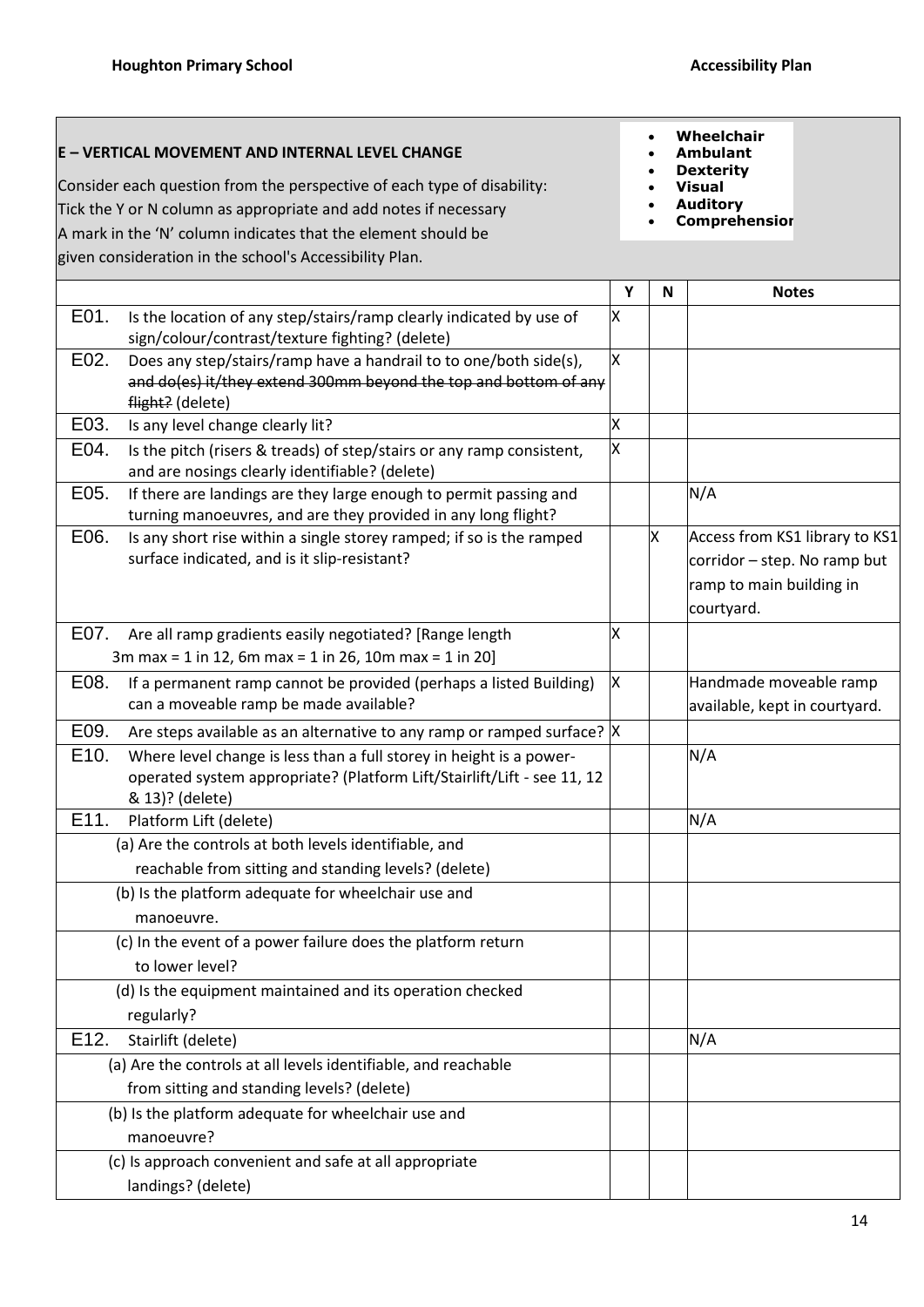# **E – VERTICAL MOVEMENT AND INTERNAL LEVEL CHANGE**

Consider each question from the perspective of each type of disability: Tick the Y or N column as appropriate and add notes if necessary A mark in the 'N' column indicates that the element should be given consideration in the school's Accessibility Plan.

- **Wheelchair**
- **Ambulant**
- **Dexterity Visual**
- **Auditory**
- 
- **Comprehension**

|                                                                   | Υ | N | <b>Notes</b> |
|-------------------------------------------------------------------|---|---|--------------|
| (d) Does the stairlift have a 'Soft-Start' action?                |   |   |              |
| (e) When not in use is the platform powered to fold away          |   |   |              |
| to avoid obstruction?                                             |   |   |              |
| (f) In the event of a power failure does the platform return      |   |   |              |
| to lower level?                                                   |   |   |              |
| (g) Is the equipment maintained and its operation checked         |   |   |              |
| regularly?                                                        |   |   |              |
| E <sub>13</sub> .<br>Lift                                         |   |   | N/A          |
| (a) Is the lift's location clearly defined by visual and tactile  |   |   |              |
| information? (delete)                                             |   |   |              |
| (b) Are controls at all floors visible, identifiable and          |   |   |              |
| reachable from sitting and standing levels? (delete)              |   |   |              |
| (c) Is there adequate, unobstructed space at each floor lift      |   |   |              |
| entry for wheelchair manoeuvre?                                   |   |   |              |
| (d) Does the lift door open widely enough for wheelchair          |   |   |              |
| user access?                                                      |   |   |              |
| (e) Does door operation allow slow entry and exit?                |   |   |              |
| (f) Do the lift car internal dimensions allow sufficient          |   |   |              |
| space for a wheelchair user and carer? (delete)                   |   |   |              |
| (g) Does the car have appropriate support rails?                  |   |   |              |
| (h) Are the lift car controls. inc. emergency call, located       |   |   |              |
| within reach of all users and with visual and tactile             |   |   |              |
| information?                                                      |   |   |              |
| (i) Is there audible floor indication?                            |   |   |              |
| (j) Is the lift an 'Evacuation Lift? (see section J - MEANS       |   |   |              |
| OF ESCAPE)                                                        |   |   |              |
| (k) Is the lift regularly maintained and its functional operation |   |   |              |
| routinely checked?                                                |   |   |              |

| <b>F - DOORS</b><br>Consider each question from the perspective of each type of disability:<br>Tick the Y or N column as appropriate and add notes if necessary<br>A mark in the 'N' column indicates that the element should |    | Wheelchair<br>Ambulant<br><b>Dexterity</b><br>Visual<br><b>Auditory</b><br><b>Comprehensior</b> |              |
|-------------------------------------------------------------------------------------------------------------------------------------------------------------------------------------------------------------------------------|----|-------------------------------------------------------------------------------------------------|--------------|
|                                                                                                                                                                                                                               |    |                                                                                                 |              |
| be given consideration in the school's Accessibility Plan.                                                                                                                                                                    |    |                                                                                                 |              |
|                                                                                                                                                                                                                               |    |                                                                                                 |              |
|                                                                                                                                                                                                                               | v  | N                                                                                               | <b>Notes</b> |
| F <sub>0</sub> 1<br>Do the doors serve a functional/safety purpose? (delete)                                                                                                                                                  | ΙX |                                                                                                 |              |
|                                                                                                                                                                                                                               |    |                                                                                                 |              |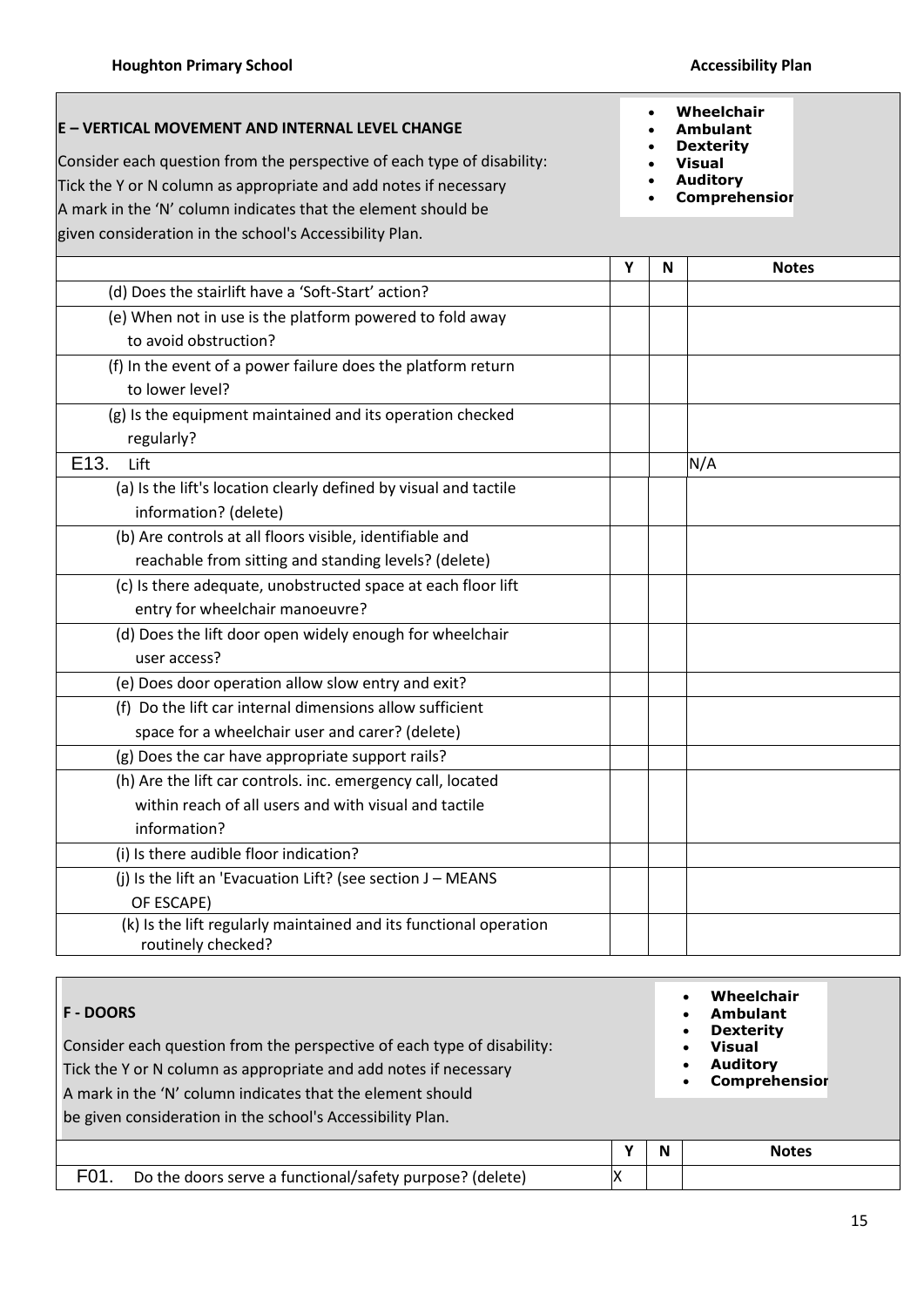# **F - DOORS**

Consider each question from the perspective of each type of disability: Tick the Y or N column as appropriate and add notes if necessary A mark in the 'N' column indicates that the element should

be given consideration in the school's Accessibility Plan.

|                   |                                                                                                                                                                      | Υ | N | <b>Notes</b>                                                                                   |
|-------------------|----------------------------------------------------------------------------------------------------------------------------------------------------------------------|---|---|------------------------------------------------------------------------------------------------|
| F <sub>02</sub> . | Can they be readily distinguished?                                                                                                                                   | X |   |                                                                                                |
| F03.              | If glass, are they visible when shut?                                                                                                                                | X |   |                                                                                                |
| F04.              | Can people standing or sitting in a wheelchair see each other, and<br>be seen from either side of the door? (delete)                                                 | X |   | Some doors have high<br>windows (between lobby and<br>KS1 library, offices, staff<br>kitchen). |
| F05.              | Does the clear opening width permit wheelchair access?                                                                                                               | X |   |                                                                                                |
| F06.              | On the opening side of the door is there sufficient space (300mm) to $ X $<br>allow the door handle to be grasped and the door swung past a<br>wheelchair footplate? |   |   |                                                                                                |
| F07.              | Is any door furniture/handle at a height for standing/sitting use?<br>(delete)                                                                                       | X |   |                                                                                                |
| F08.              | Are door/handles clearly distinguished?                                                                                                                              | X |   |                                                                                                |
| F09.              | Can the door furniture/handles be easily operated/grasped?<br>(delete)                                                                                               | X |   | Doors are very heavy                                                                           |
| F10.              | If door closers/mechanisims are fitted do they provide the<br>following: (delete)                                                                                    |   |   |                                                                                                |
|                   | (a) security linkage?                                                                                                                                                |   | X |                                                                                                |
|                   | (b) delay-action closure?                                                                                                                                            |   | X |                                                                                                |
|                   | (c) slow-action closure?                                                                                                                                             | X |   |                                                                                                |
|                   | (d) minimum closure pressure?                                                                                                                                        |   | X |                                                                                                |
| F11.              | Is door/mechanism function checked regularly?                                                                                                                        | X |   |                                                                                                |

General notes:

The main entrance door to the school has been replaced recently, responding to the need to heighten security. The door is very heavy and would not be able to be opened by someone with limited physical ability or in a wheel chair. They would need to be accompanied. Access to the door from the outside is via a locked gate with a buzzer. The person in the school office opening the gate for a person with physical disability would be able to assist.

The doors through the school are fire doors and kept closed. They are not easy to manage for wheel chair users and therefore someone in a wheel chair would need to be accompanied.

| <b>G - LAVATORIES</b><br>Consider each question from the perspective of each type of disability:<br>Tick the Y or N column as appropriate and add notes if necessary<br>A mark in the 'N' column indicates that the element should |   | Wheelchair<br><b>Ambulant</b><br><b>Dexterity</b><br><b>Visual</b><br><b>Auditory</b><br><b>Comprehensior</b> |
|------------------------------------------------------------------------------------------------------------------------------------------------------------------------------------------------------------------------------------|---|---------------------------------------------------------------------------------------------------------------|
| be given consideration in the school's Accessibility Plan.                                                                                                                                                                         |   |                                                                                                               |
|                                                                                                                                                                                                                                    | N | <b>Notes</b>                                                                                                  |

### **Wheelchair Ambulant**

- **Dexterity**
- **Visual**
- **Auditory**
	- **Comprehension**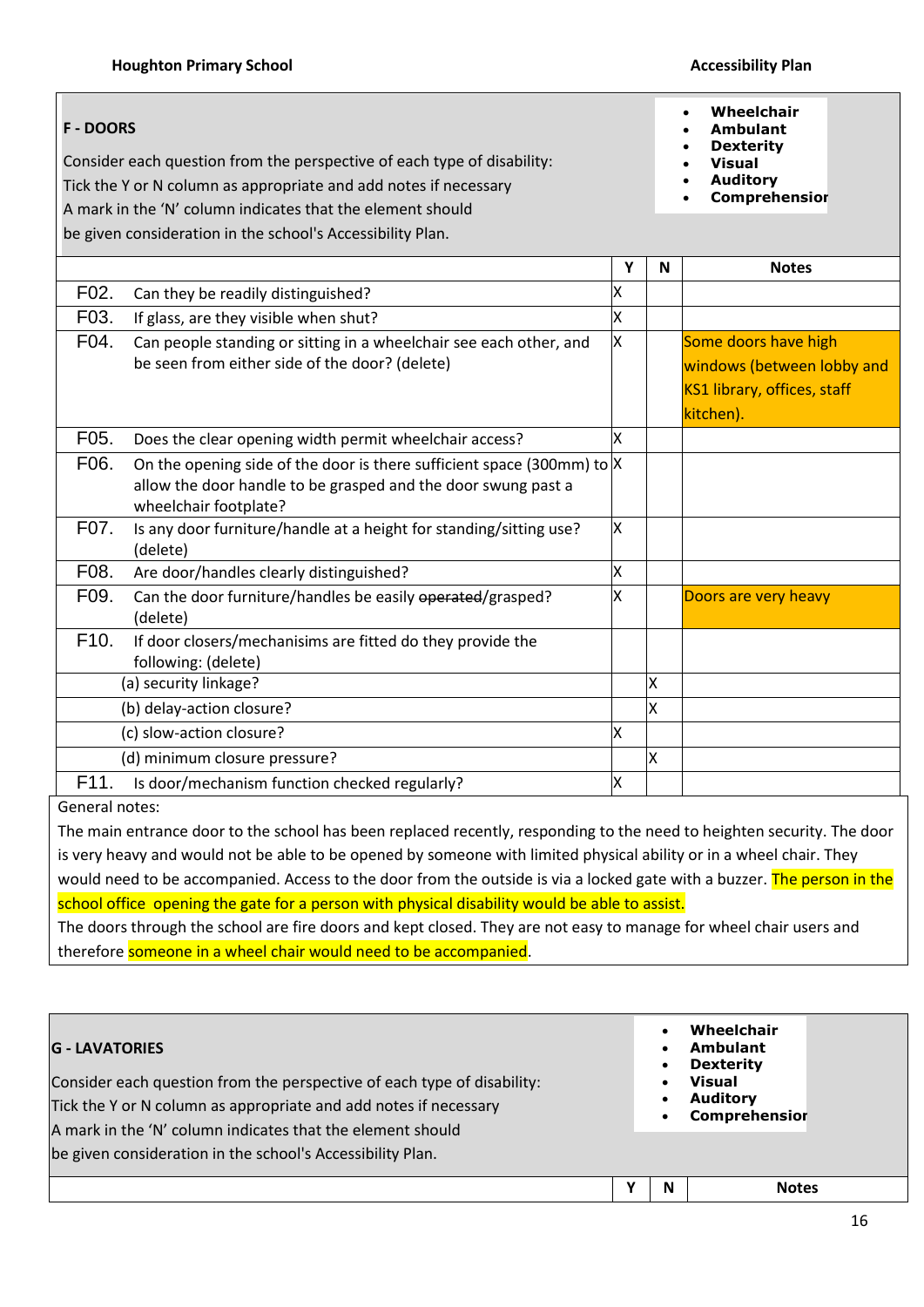| G01. | Is WC provision made for people with disabilities?                                                                                                                                                                              | X |   |                                         |
|------|---------------------------------------------------------------------------------------------------------------------------------------------------------------------------------------------------------------------------------|---|---|-----------------------------------------|
| G02. | Do all lavatory areas have slip-resistant floors?                                                                                                                                                                               | X |   |                                         |
| G03. | Are they easy to distinguish by colour contrast from walls?                                                                                                                                                                     | X |   |                                         |
| G04. | Are all fittings readily distinguishable from their background?                                                                                                                                                                 | X |   |                                         |
| G05. | Are all door fittings/locks easily gripped and operated?                                                                                                                                                                        | X |   |                                         |
| G06. | Can ambulant disabled people manoeuvre and raise and lower<br>themselves in standard cubicles?                                                                                                                                  | X |   | Using the Disabled Toilet<br>facilities |
| G07. | Is provision made for wheelchair users? If so:                                                                                                                                                                                  | X |   |                                         |
| G08. | Is wheelchair approach free of steps/narrow doors/obstructions, etc?<br>(delete)                                                                                                                                                | X |   |                                         |
| G09. | Is the location clearly signed?                                                                                                                                                                                                 | X |   |                                         |
| G10. | Is there sufficient space at entry to the compartment for wheelchair<br>manoeuvre and door opening?                                                                                                                             | X |   |                                         |
| G11. | Are the door fittings/locks and light switches easily reached and<br>operated?                                                                                                                                                  | X |   |                                         |
| G12. | Is there an emergency call system and is someone designated to<br>respond?                                                                                                                                                      | X |   |                                         |
| G13. | Can the emergency call system be operated from floor level?                                                                                                                                                                     | X |   |                                         |
| G14. | Is the wheelchair WC compartment large enough to permit<br>manoeuvre for frontal lateral/angled/backward transfer, with or<br>without assistance? (delete)                                                                      | X |   |                                         |
| G15. | Are the fittings arranged to facilitate these manoeuvres?                                                                                                                                                                       | X |   |                                         |
| G16. | Are handwashing and drying facilities within reach of someone seated $ X $<br>on the WC?                                                                                                                                        |   |   |                                         |
| G17. | Is the tap appropriate for use by someone with limited dexterity, grip<br>or strength?                                                                                                                                          | X |   |                                         |
| G18. | Are suitable grab rails fitted in all the appropriate positions to<br>facilitate use of the WC?                                                                                                                                 | X |   |                                         |
| G19. | Is the manoeuvring area free of obstruction, eg boxed-in<br>pipework/radiators/cleaner's equipment/disposal bins/ occasional<br>storage, etc., and is any difficulty caused by the activity of service<br>contractors? (delete) | x |   |                                         |
| G20. | If there is more than one standard layout WC compartment provided,<br>are they handed to offer a left-sided approach and a right-sided<br>approach?                                                                             |   | X | N/A                                     |

| <b>H</b> – FIXTURES AND FITTINGS<br>Consider each question from the perspective of each type of disability:<br>Tick the Y or N column as appropriate and add notes if necessary<br>A mark in the 'N' column indicates that the element should<br>be given consideration in the school's Accessibility Plan. | $\bullet$ |   | Wheelchair<br>Ambulant<br><b>Dexterity</b><br><b>Visual</b><br><b>Auditory</b><br><b>Comprehensior</b> |
|-------------------------------------------------------------------------------------------------------------------------------------------------------------------------------------------------------------------------------------------------------------------------------------------------------------|-----------|---|--------------------------------------------------------------------------------------------------------|
|                                                                                                                                                                                                                                                                                                             | v         | N | <b>Notes</b>                                                                                           |
| H <sub>01</sub> .<br>Is any servery/counter accessible to all users, including those with<br>hearing impairments?                                                                                                                                                                                           | ΙX        |   |                                                                                                        |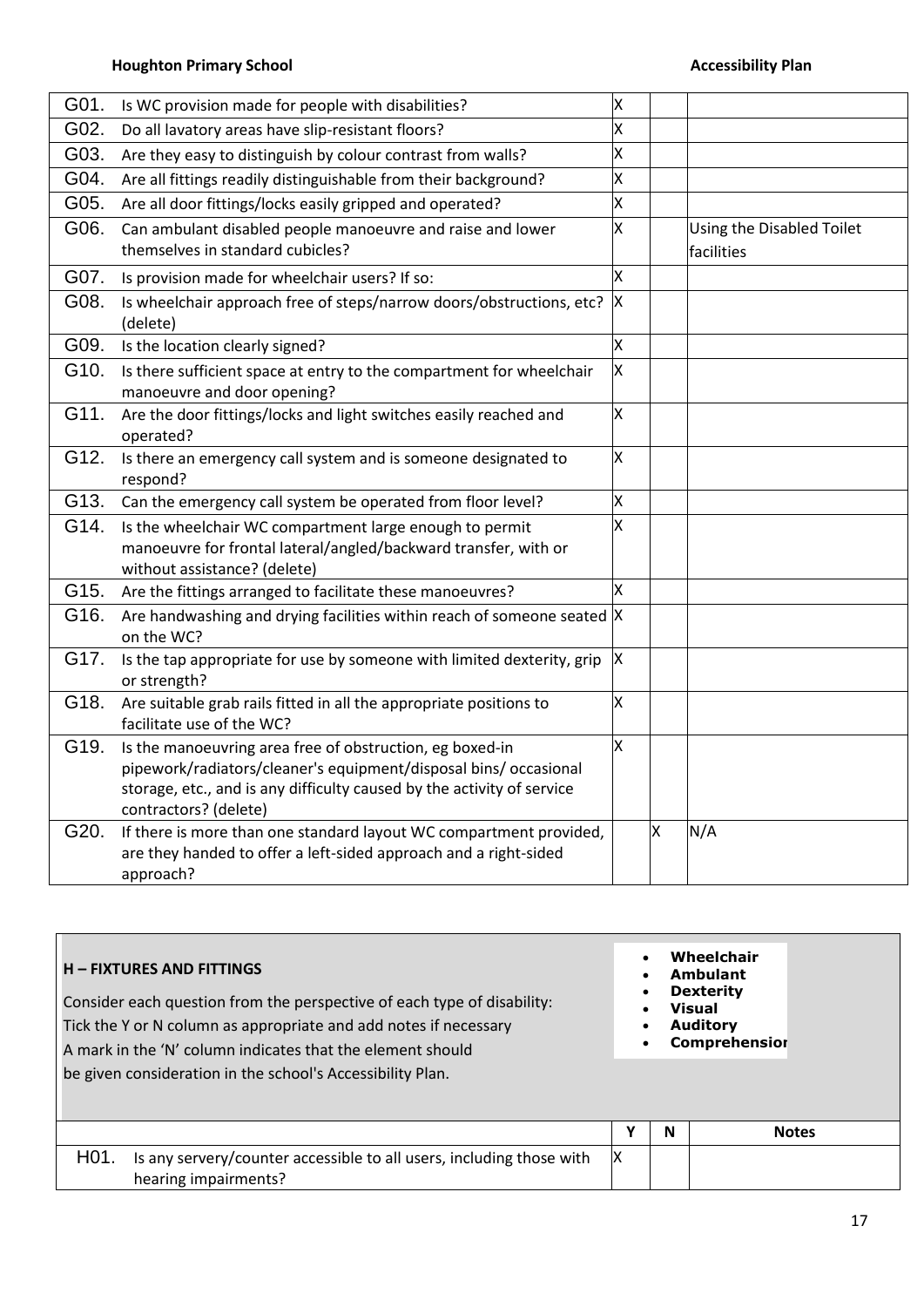# **H – FIXTURES AND FITTINGS**

Consider each question from the perspective of each type of disability: Tick the Y or N column as appropriate and add notes if necessary A mark in the 'N' column indicates that the element should

be given consideration in the school's Accessibility Plan.

- **Wheelchair**
- **Ambulant**
- **Dexterity**
- **Visual Auditory**
- **Comprehension**
- **Y N Notes** H02. If the building has fixed seating are there also associated spaces for wheelchair users and at regular intervals on long routes?  $X$  N/A - no fixed seating H03. Is it possible for wheelchair users and people with other disabilities to approach and use all vending machines/drinking water dispensers, etc? X | Water dispenser in staff room H04. Is it possible for people with disabilities to serve as volunteers?  $\|x\|$  This would need to be accessed according to needs of individual H05. Are all fittings readily distinguishable from their background?  $\vert$  X H06. Where there are display stands, bookstalls etc. are they visible/reachable/accessible by people with disabilities?  $X$  Not all – high shelves in classrooms and staff kitchen/SENDCo space. H07. In any eating/meeting space do tables, chairs and the layout allow for use by wheelchair users and other people with disabilities?  $X$  No tables in classrooms high enough to accommodate adult wheelchair users H08. In any staff accommodation is it suitable for use by people with disabilities including wheelchair users, with slip-resistant floor, reduced level kitchen units and sink and lever action taps? X Kitchen units and sink not low level and taps not suitable in staff kitchen. H09. Are all relevant locations clearly signed? Needs to be improved

|      | <b>I-INFORMATION</b><br>Consider each question from the perspective of each type of disability:<br>Tick the Y or N column as appropriate and add notes if necessary<br>A mark in the 'N' column indicates that the element should<br>be given consideration in the school's Accessibility Plan. |   | Wheelchair<br><b>Ambulant</b><br><b>Dexterity</b><br><b>Visual</b><br><b>Auditory</b><br><b>Comprehensior</b> |                             |
|------|-------------------------------------------------------------------------------------------------------------------------------------------------------------------------------------------------------------------------------------------------------------------------------------------------|---|---------------------------------------------------------------------------------------------------------------|-----------------------------|
|      |                                                                                                                                                                                                                                                                                                 | Υ | N                                                                                                             | <b>Notes</b>                |
| 101. | Is the building equipped to provide hearing assistance?                                                                                                                                                                                                                                         |   | X                                                                                                             | Needs to be improved        |
| 102. | Does lighting installation of the building take into account the needs  X<br>of people with visual disabilities?                                                                                                                                                                                |   |                                                                                                               |                             |
| 103. | Is there a tactile plan or diagram of the building?                                                                                                                                                                                                                                             |   | x                                                                                                             | Needs to be improved        |
| 104. | Are there large-print versions of information about the<br>building/activities available?                                                                                                                                                                                                       |   | х                                                                                                             | Needs to be improved        |
| 105. | Is there 'braille' information available for people with visual<br>disabilities?                                                                                                                                                                                                                |   | x                                                                                                             | <b>Needs to be improved</b> |